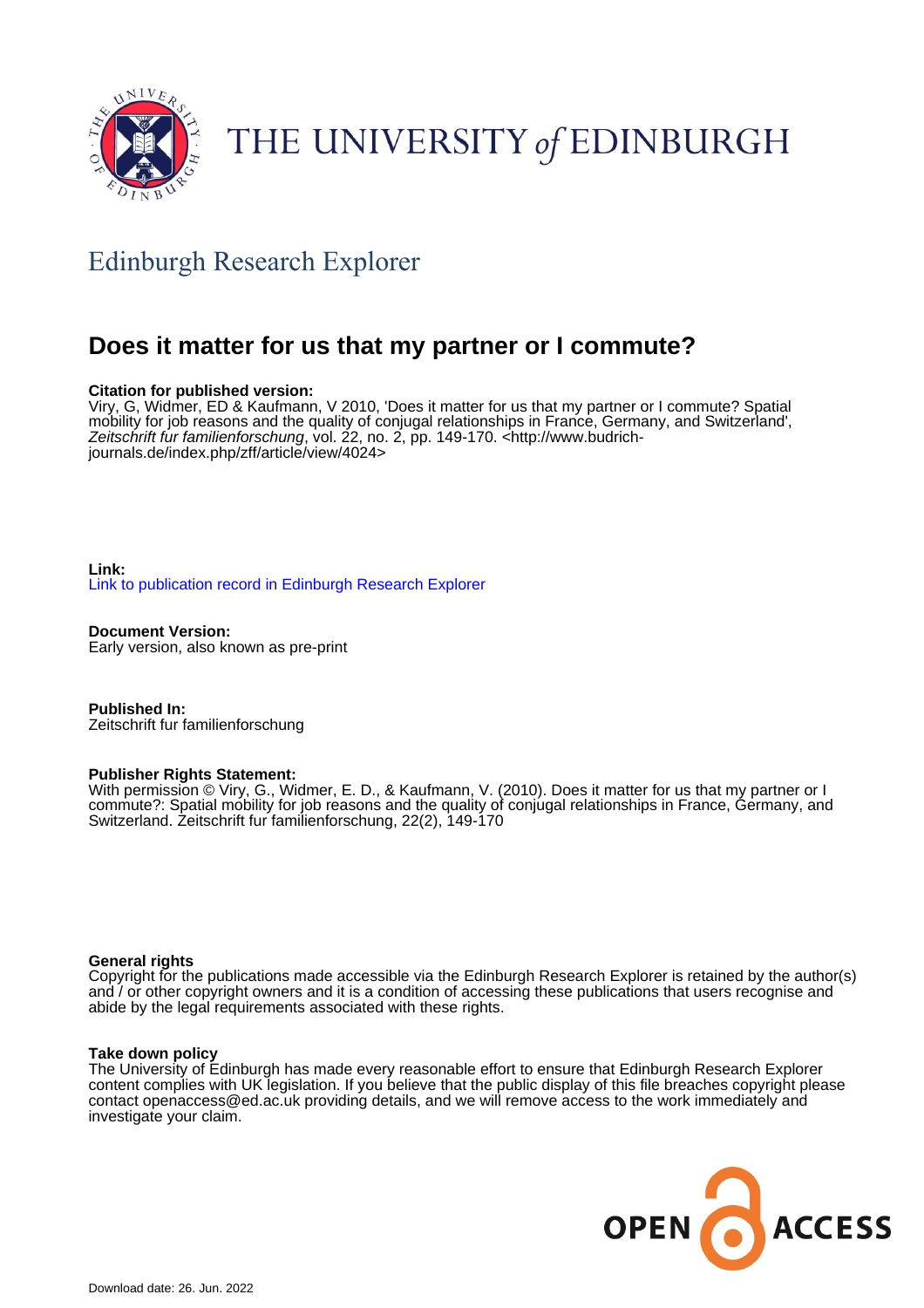# **Does it matter for us that my partner or I commute? Spatial mobility for job reasons and the quality of conjugal relationships in France, Germany, and Switzerland**

Gil Viry, Eric D. Widmer & Vincent Kaufmann

# **Macht es einen Unterschied für uns, dass mein Partner oder ich pendle? Berufsbedingte räumliche Mobilität und Partnerschaftsqualität in Frankreich, Deutschland und der Schweiz**

#### *Abstract***:**

Spatial mobility has often been considered a detrimental factor for families for various reasons, stemming from increasing stress, unpredictability of daily life, increasing gender inequalities, and decreasing investment in parenting and partnerships due to time and space constraints. This contribution considers how daily long-distance and weekly commuting, frequent absence from home, and long-distance relationships for job-related reasons affect conjugal quality. To investigate this issue, we used data from a large European survey on job mobility and family life (JobMob), based on 2,914 individuals reporting a stable partnership and living in France, Germany, and Switzerland. We first empirically defined eight positions in the social space according to the current mobility practice from each partner and major socio-demographic variables. We then explored the extent to which those positions affect conjugal satisfaction and conjugal conflict within the three national contexts, complementing the analyses by including the process by which one became mobile. We found that job mobility had no significant effect on conjugal quality. Lower quality of conjugal relations rather concerned mobile people who experienced decisions to become mobile both negatively and collectively. We further discuss the importance of our results for understanding the functioning of contemporary couples facing mobility demands.

*Key words*: Job mobility, spatial mobility, long-distance commuting, process of becoming mobile, conjugal quality, family functioning, international comparison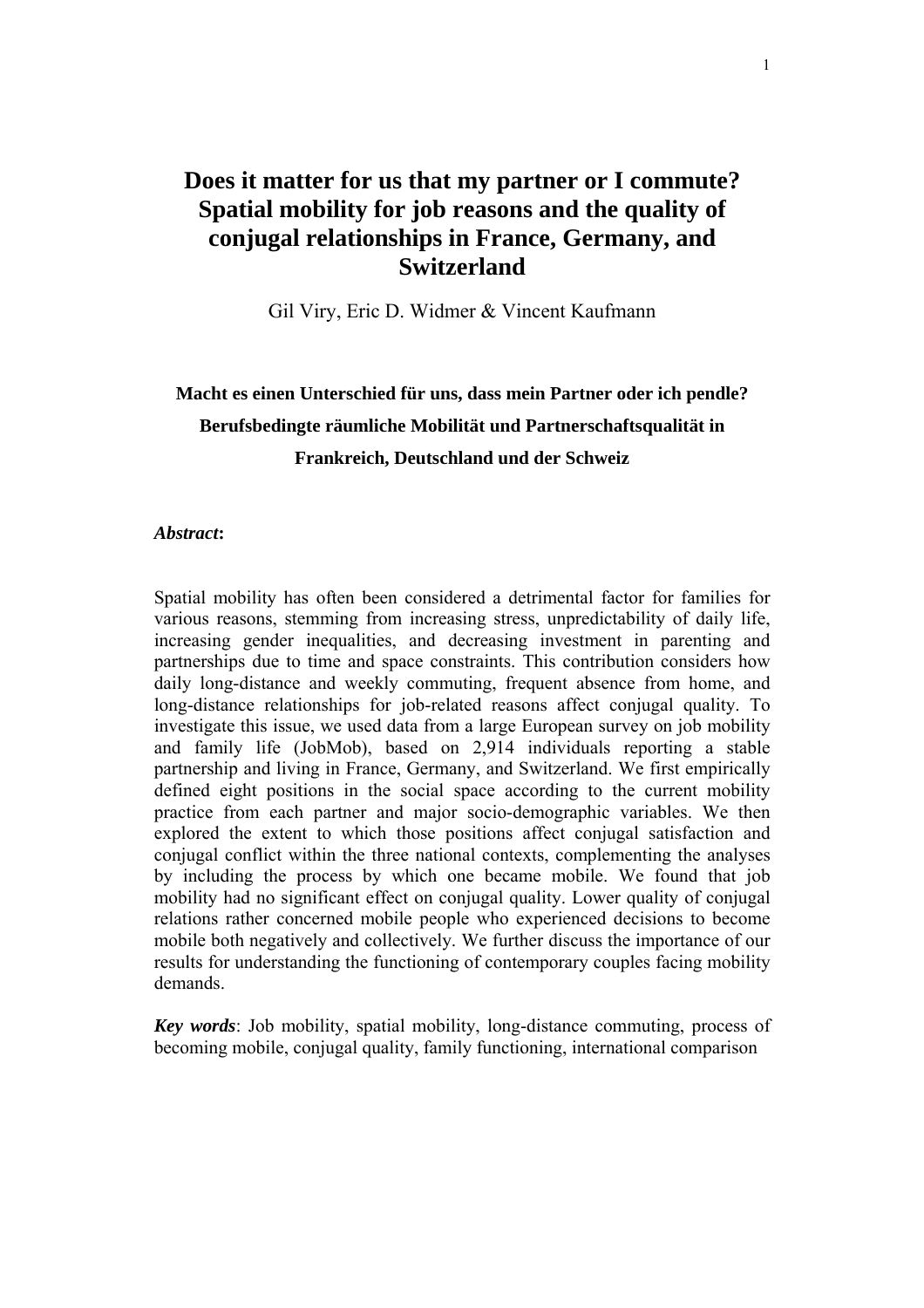#### *Zusammenfassung***:**

Mit dem Verweis auf erhöhten Stress, Unplanbarkeit des alltäglichen Lebens, verstärkter Ungleichheiten zwischen den Geschlechtern und sinkenden Investitionen in Elternschaft und Partnerschaft angesichts zeitlicher und räumlicher Restriktionen ist berufliche Mobilität häufig als negativer Einfluss auf Familien beurteilt worden. Dieser Beitrag fragt, wie sich tägliches Fernpendeln und Wochenendpendeln, wie sich beruflich bedingte häufige Abwesenheit von zuhause und Fernbeziehungen auf die Partnerschaftsqualität auswirken. Um dieser Frage nachzugehen, verwenden wir Daten aus einer großen europäischen Umfrage zum Thema berufliche Mobilität und Familienleben (JobMob) zu 2.914 Befragten, die angeben, eine feste Beziehung zu haben, und die in Frankreich, Deutschland oder in der Schweiz leben. Zunächst bestimmen wir empirisch aufgrund des aktuellen Mobilitätsverhaltens beider Partner sowie zentraler soziodemographischer Variablen acht Lagen im sozialen Raum. Danach untersuchen wir, inwieweit diese Lagen in den drei unterschiedlichen nationalen Kontexten Partnerschaftszufriedenheit und Partnerschaftskonflikte beeinflussen. Ergänzend wird der Prozess berücksichtigt, im Zuge dessen Individuen mobil geworden sind. Wir kommen zu dem Ergebnis, dass berufliche Mobilität keinen signifikanten Einfluss auf die Partnerschaftsqualität hat. Eine verminderte Partnerschaftsqualität ist eher charakteristisch für Menschen, die die Mobilitätsentscheidungen als negativ und als kollektiv erlebt haben. Abschließend diskutieren wir, welchen Beitrag diese Befunde für das Verständnis der Organisation des Beziehungslebens von Paaren haben, die mit Mobilitätserfordernissen konfrontiert sind.

*Schlagworte*: berufliche Mobilität, räumliche Mobilität, Fernpendeln, Übergang in die Mobilität, Partnerschaftsqualität, Familienorganisation, internationaler Vergleich

# **1. Introduction**

Spatial mobility has often been considered a detrimental factor for families for various reasons, stemming from increasing stress, unpredictability of daily life, increasing gender inequalities, and decreasing investment in parenting and partnerships due to time and space constraints. This contribution considers how recurring forms of job-related spatial mobility affect conjugal quality and conjugal conflict. Recurring forms of job-related spatial mobility summarise all variations of commuting mobility and of frequent absence from home because of longer business trips and faraway workplaces. To investigate this issue, we used representative data from the "Job Mobility and Family Lives in Europe" (JobMob) project<sup>1</sup> for France, Germany, and Switzerland, three countries with distinct family policies, spatial structures of population, and transport

<sup>&</sup>lt;sup>1</sup> For more information about the survey: www.jobmob-and-famlives.eu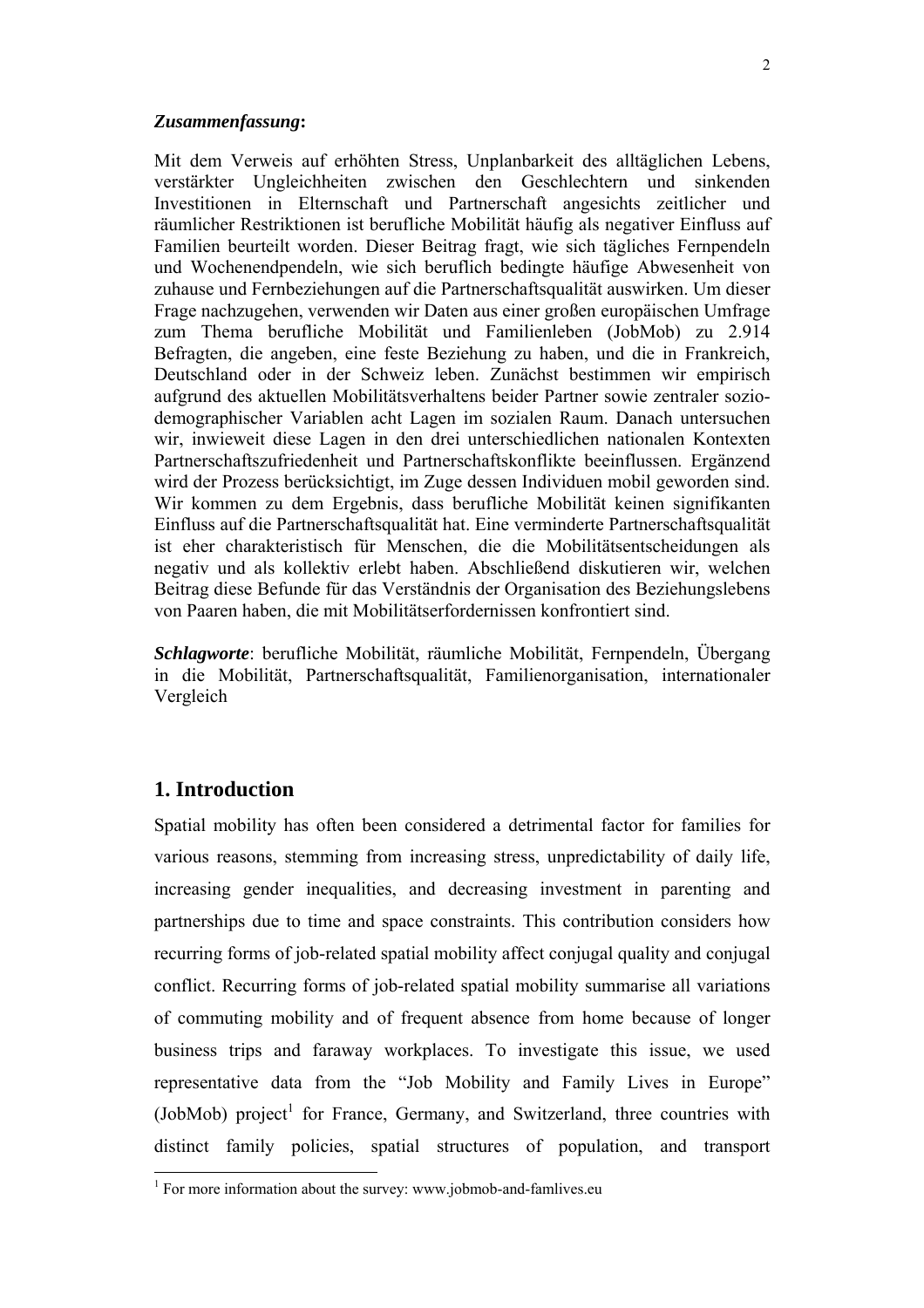infrastructures. This transnational data enabled us to estimate the reliability and robustness of our results across various contexts, as well as the extent to which macro- and micro-sociological factors contribute to the effect of job mobility on families.

# *Job mobility as a detrimental factor to conjugal quality?*

Previous research has shown that spatial mobility, whatever the form practiced, requires people and their families to adjust and cope with a variety of strains (i.e. Anderson/Spruill 1993; Hardill 2004; Kümmel 2005; Willis/Yeoh 2000). Some studies have more particularly highlighted specific burdens on the partnership linked with job mobility. The study of Schneider et al. (2002) in Germany showed that about one third of people which are highly mobile for occupational reasons declared problems in their relationships caused by a mobile way of life. Problems were particularly frequent in the case of weekend commuters and long-distance relationships. For the most part, they declared having too little time to invest in their relationships, and thus partners increasingly went their separate ways. Mobile people also complained about the lack of spontaneity in their relationships. Their mobile lifestyle allowed them little time to share spontaneous adventures. Conjugal conflicts that are directly related to mobility were, however, rarely mentioned. Interviewees rather referred to spill-over effects, in which the job stress of the mobile persons led to conflicts and quarrels between the partners. In another study of German career soldiers relocating frequently and practicing weekend commuting (Biehl et al. 2005; Collmer 2002, 2005; Wendl 2004, 2005), it was further observed that commuters often feel as a "guest in their own home". To take advantage of their weekends at home with the family, they worked more during the week, leading to increased stress. At the same time, the weekend was often overloaded with leisure activities which caused additional leisure stress. In the case of absence of several months from the family home, partners suffer from the separation. Spouses missed the closeness of family and sexual intimacy and developed a substantial fear of loss, in particular among younger couples (Biehl et al. 2005).

As for research on family functioning, it was highlighted that couples emphasising a high autonomy between partners are more likely associated with a lower quality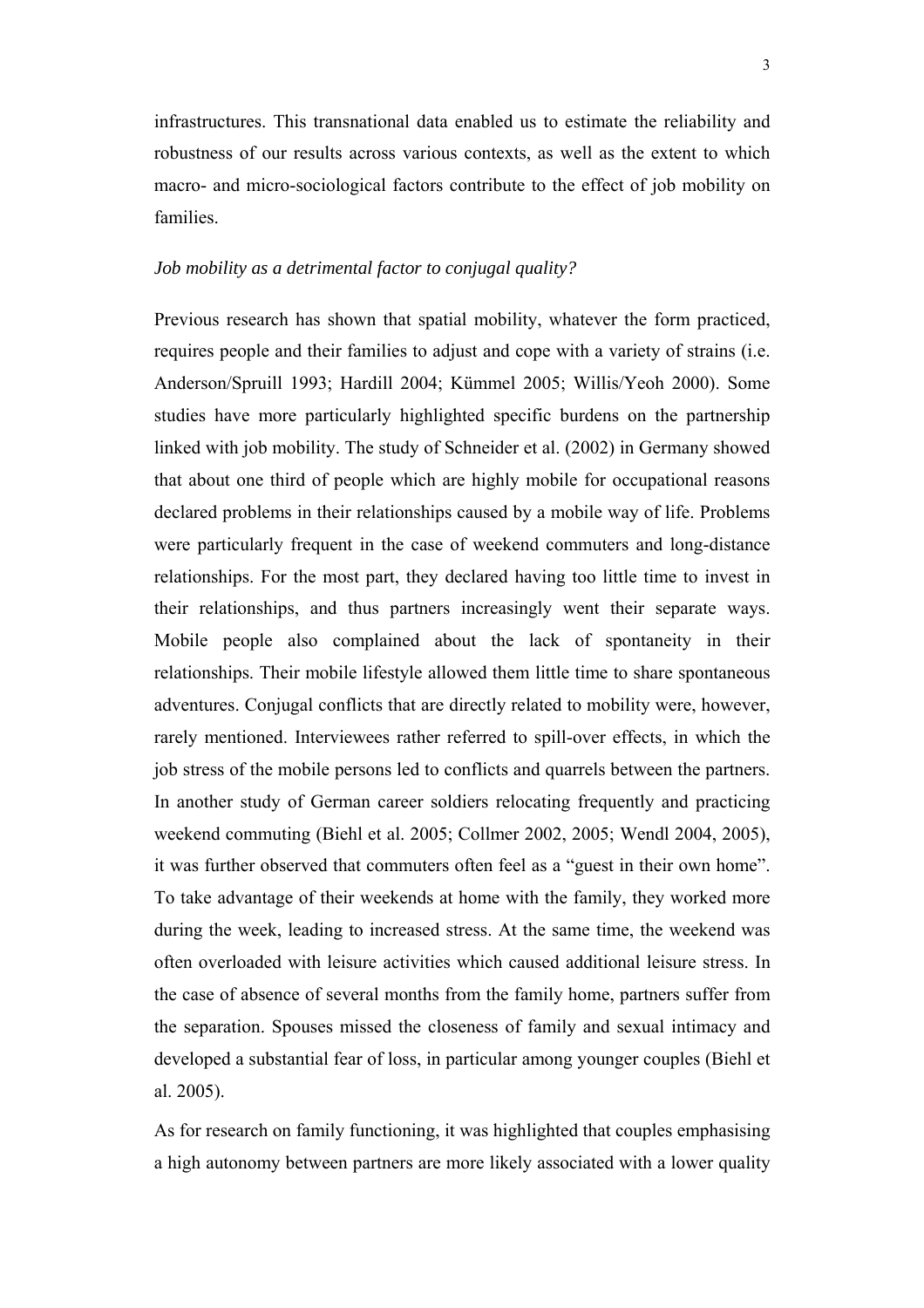of conjugal relations (Widmer et al. 2003; 2006). This also prevails for couples having frequent contacts with the outside world. Job mobility could thus affect the quality of conjugal interactions by fostering partners' individual autonomy and personal investments outside of the couple at the expense of similarity of orientations and ideas, time spent together, and consensus. Another important dimension to consider is that conjugal quality is influenced by the characteristics of both partners' social networks. Couples with dense networks characterized by supportive relationships with relatives and friends and both partners' frequent contact with them, present a significantly higher conjugal quality than couples with sparse and asymmetrical networks (Widmer et al. 2003, 2009). Precisely, some pioneer studies revealed that, in the situation of long-distance commuting, mobile people present personal networks which are less dense (Viry et al. 2009) and more centred on the immobile partner than non-mobile people, because contacts outside of the professional environment are unlikely and often delegated to the spouse (Becerril 2003; Schneider et al. 2002; Soriano 2005). By favouring sparse and unicentric networks, as one partner's network is predominant, job mobility could thus, likewise, affect conjugal satisfaction.

Little is known about the consequences of recurring forms of job-related spatial mobility on conjugal functioning and conjugal networks and a systematic overview based on representative data and predictive models is missing. Although it is empirically proven that, firstly, a strong orientation toward partners' autonomy and, secondly, sparse and asymmetrical conjugal networks have negative effects on couples, proof of such effects for job mobility are currently lacking. Based on the literature, we hypothesize that job mobility is associated with poorer conjugal interactions as it decreases couple cohesion, network density, and network symmetry between the two partners.

#### *Mediating effects on the relationship between job mobility and conjugal quality*

However, several other processes may interact with the impact of job mobility on conjugal relationships at the micro, meso, and macro levels and make this impact less widespread than expected. Overall, job mobility practices seldom have a general effect on all individuals in the same way and its impact on conjugal quality may concern some social categories more specifically. A variety of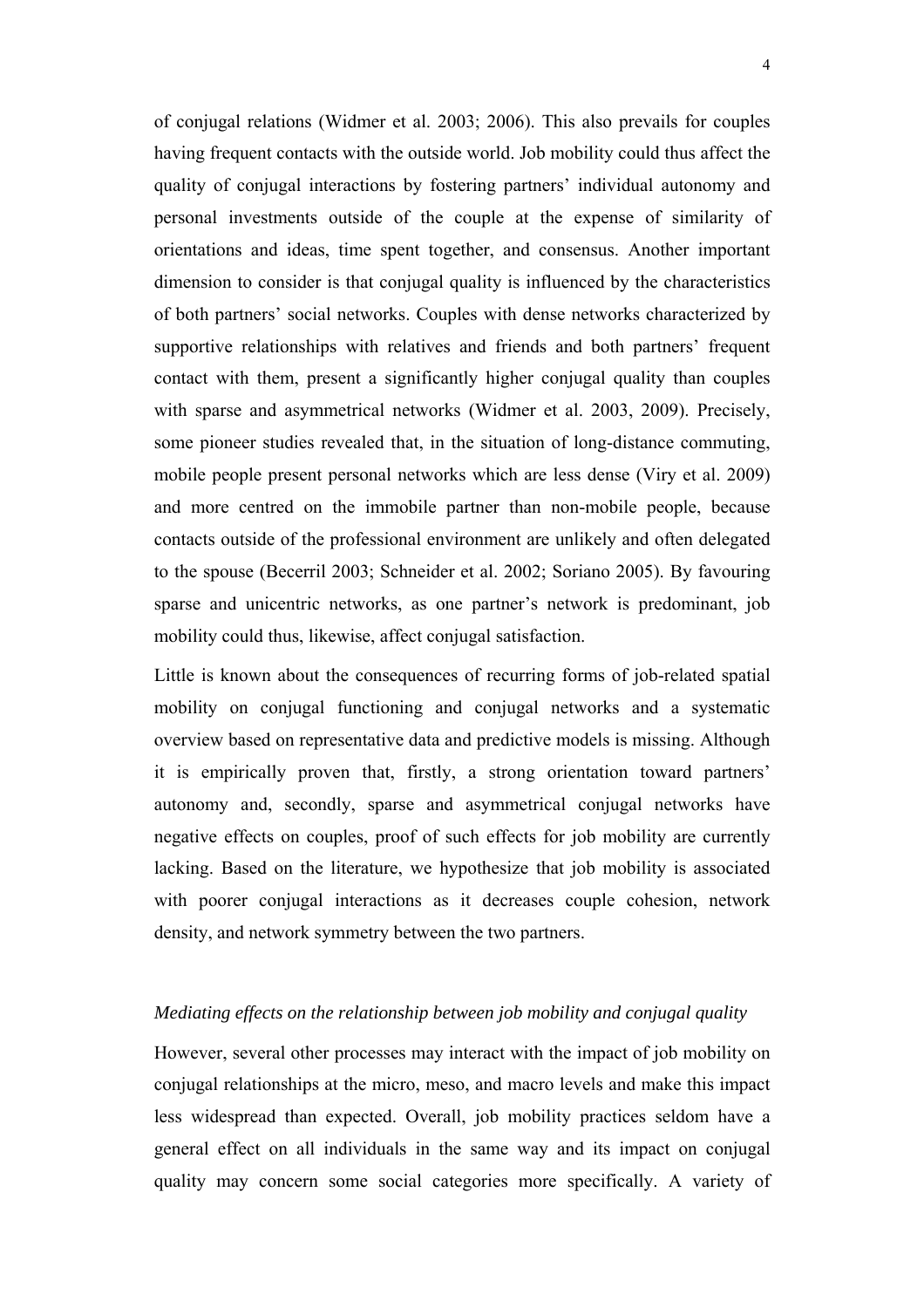factors, such as life course, social policy, and cultural meanings can play a mediating effect on the way in which job mobility influences couple cohesion, couple networks, and herewith conjugal quality.

#### *The mediating effect of the mobility form*

First of all, job mobility actually covers a variety of situations which may have distinct consequences for conjugal functioning and conjugal networks. Previous research indeed has stressed the importance of making a distinction between various forms of mobility (Limmer 2005; Schneider et al. 2002). Because of absence during the week, weekend commuters, persons on frequent business trips, and people in long-distance relationships for job-related reasons are more likely to emphasise partners' autonomy than daily long-distance commuters. In some cases, the irregularity and unpredictability concerning the time and duration of absence could also reinforce individual autonomy, because couple routines would be more difficult to implement. Concerning social networks, daily and weekend commuters have fewer contacts outside of the professional environment, and such contacts are more delegated to the immobile partner than people in long-distance relationships (Schneider et al. 2002). Rather than measuring the impact of job mobility as a homogeneous category, a careful empirical examination of the consequences of its various types should then be done before any conclusion can be drawn. Moreover, by choosing the form of mobility that is most adapted to their degree of autonomy, couples may potentially lessen the impact of job mobility on conjugal quality.

#### *The mediating effect of the life course*

Empirical research additionally shows that much job mobility happens in the early life stages of adulthood, especially to single persons or individuals with short-term intimate relationships early in their professional careers. This corresponds to the stage of life in which individuals have not yet had children. As conjugal quality typically decreases when partners become parents (Belsky/Pensky 1988; Cowan/Cowan 1992), the impact of job mobility on conjugal quality might be weaker than expected, especially in life stages where partners are not yet parents.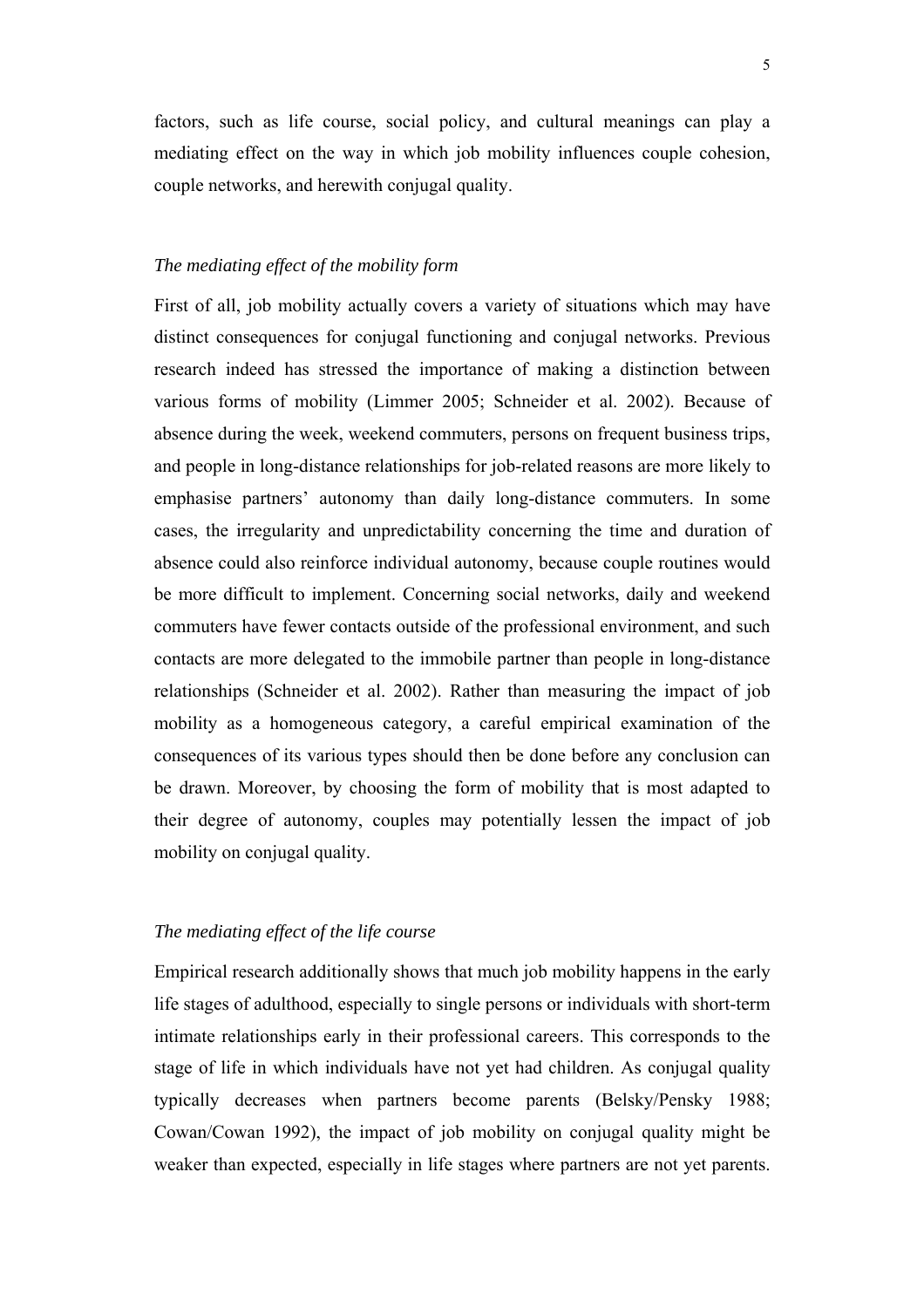Indeed, previous research has shown that childless couples already place stronger emphasis on individual autonomy as a leading value (Widmer et al. 2003). Therefore, they may adapt more easily to the demands of job mobility than older couples, who have to face the constraints associated with parenthood in terms of unequal division of household labour and time and interests to be spent in common. What is proposed here is the inclusion of the life course as an intervening variable between job mobility and conjugal quality. Based on previous analyses (Viry et al. 2008), we have reason to believe that job mobility is less likely practiced in situations where young children are involved. Moreover, because job mobility is strongly gendered (with males much overrepresented), only few women with children are job-mobile. This organization of family life may actually insulate a majority of couples from the burdens associated with job mobility.

### *The mediating effect of the process by which one becomes mobile*

In a life course perspective, it is also necessary to take the ways in which one has become job-mobile into account. The hypothesis that all individuals make personal decisions which optimize their preferences in the mobility realm is not supported by empirical evidence (Widmer et al. 2010). Various processes by which individuals become mobile coexist. Some individuals are constrained by the structural dimensions of their environment to become mobile (lack of job opportunities in the area of residence, etc.) and consider the process by which they have become mobile very negatively. Others, while emphasizing the negative dimension of the situation, see it as a personal decision. Social psychology stresses the importance of self versus hetero attributions of responsibility as a main way of achieving self-worth (Rotter 1966). It is likely that the ways in which the process of becoming mobile is experienced by individuals have consequences for conjugal quality. We expect that individuals who consider that their mobility is a consequence of their own choice and who see it positively cope better with the constraints associated with job mobility on conjugal interactions (lower couple cohesion, sparse and asymmetrical conjugal networks) and have thus a higher conjugal quality than those who see it as a consequence of their context (including their interpersonal relationships, of which their partner is central) and who perceive it negatively.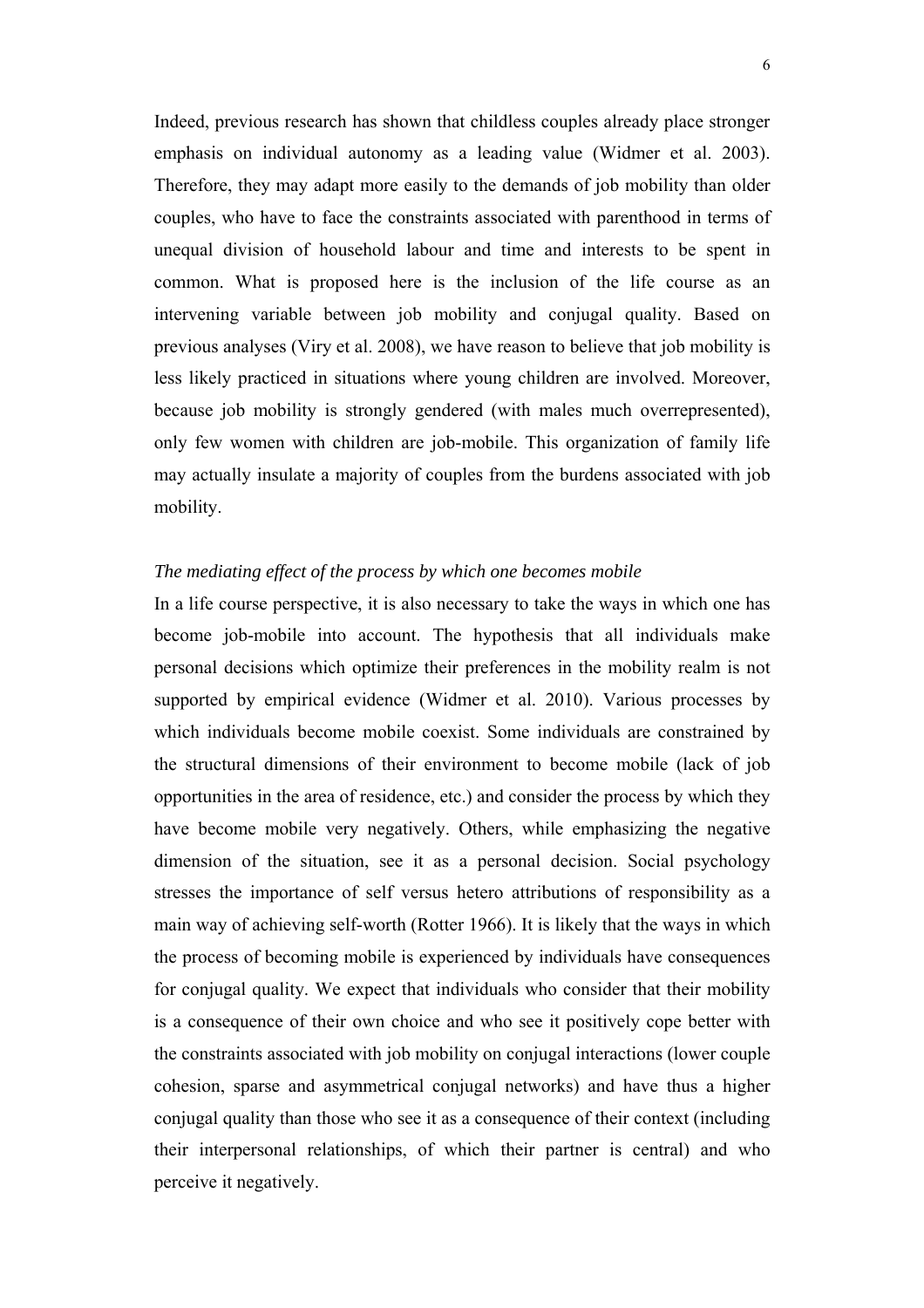### *The mediating effect of the social embeddedness*

Former analyses have shown that the position and resources of individuals in the social space significantly shape their mobility practice, mobility perceptions, and mobility consequences in tilting the balance of constraints and opportunities (Schneider/Meil 2008; Widmer et al. 2010). In particular, people with high levels of educational and economic resources are more likely to follow a social mobility trajectory which requires them to be spatially mobile in order to get a high-value job, often concentrated in metropolitan areas. Moreover, these individuals are more often employed in occupations that require inherently high mobility practices (business trips, consulting, airline pilot, etc.), where being mobile makes more sense and is better perceived than in other settings. Conversely, more disadvantaged individuals are more often mobile because of precarious working situations and higher constraints in their residential choices (work contracts of limited duration, settlements in peripheral areas and on the outskirts of urban centres, etc.), which can lead to more problematic situations (Baccaini 1994; Kaufmann et al. 2001). . Additionally, among households with modest economic means and low educational credentials, both partners are more forced to work full-time, either for survival reasons or as a way to promote a middle-class lifestyle. The resulting commuting forms are then more likely to be problematic for conjugal functioning and conjugal networks than in the case of a well-heeled dual-career couple that decides to work and commute on an upward career trajectory (Challiol/Mignonac 2005). Furthermore, there is evidence that spatial mobility is differently experienced by men and women. Permanent forms of spatial mobility, such as daily or weekly commuting, are pre-eminently practiced by men (Limmer 2004, Schneider/ Meil 2008). The gendered division of labour, with women still mainly responsible for housekeeping and children, as well as the set of gendered norms and constraints internalised by men and women, mainly explain the weak mobility rate and mobility willingness among women. Because of the strains between family tasks and job responsibility, job-related mobility is more likely to be experienced in a problematic way by women, in particular mothers, than men. In conclusion, because mobility is more burdensome for women and people with low educational and economic resources, we expect that they will have a lower conjugal satisfaction and more frequent conjugal conflicts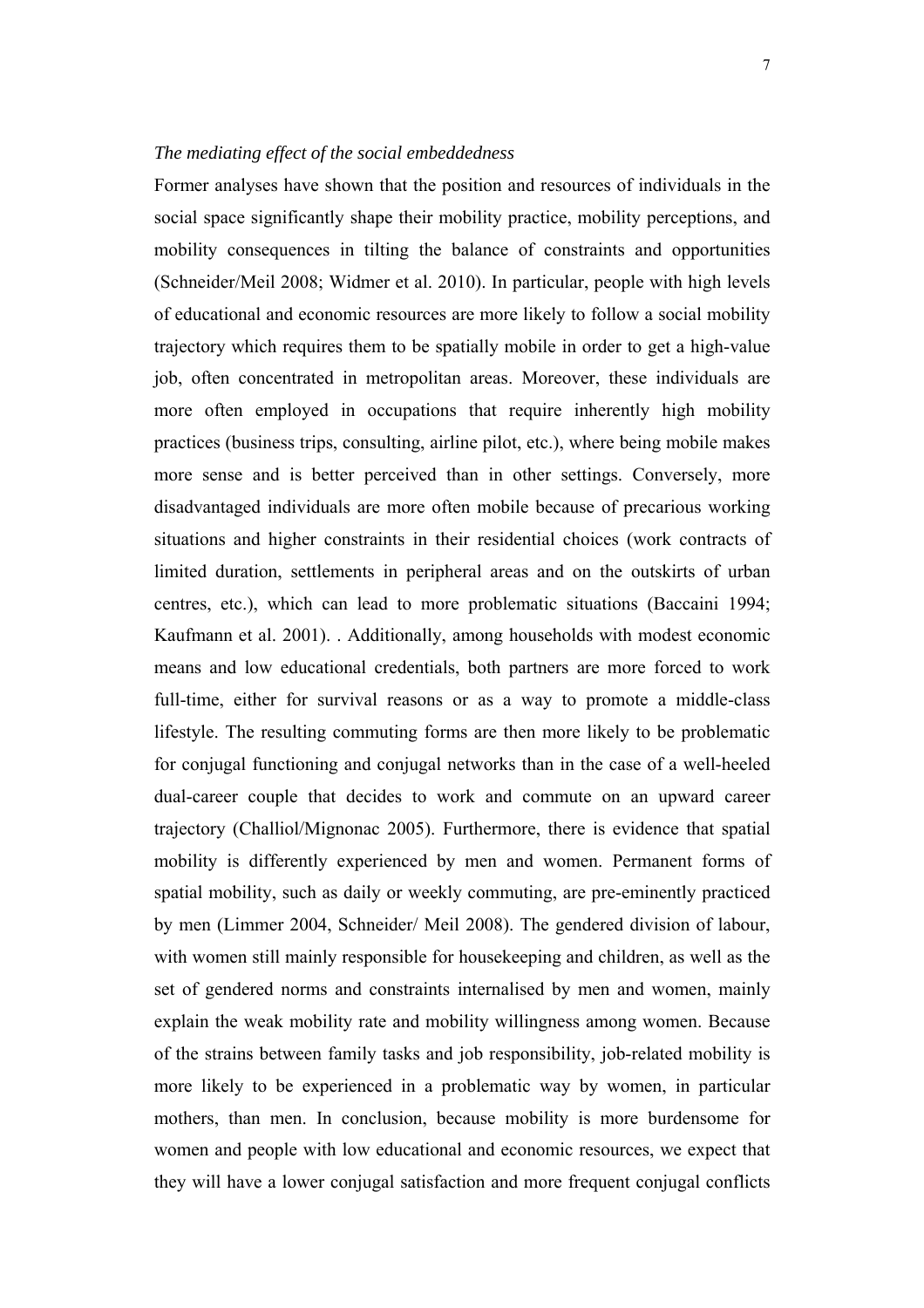than mobile men and mobile people with high resources. Previous research has nevertheless shown that job mobility is predominantly associated with highlyqualified people. Because these people already place higher emphasis on individual autonomy than less qualified persons (Widmer et al. 2003), the overall impact of job mobility on conjugal quality may be limited.

#### *The mediating effect of the national context*

In a macro-sociological perspective, additional factors are likely to intervene. Indeed, the impact of job mobility on conjugal functioning and conjugal networks is likely to be weakened or increased depending on social policies, especially those which deal with families. Stemming from Esping-Anderson's typology of welfare states (1990), Fux (2002) stresses the presence of three distinct types of family policies which may interact quite distinctly with job mobility. Social democratic regimes characterized by a strong central government (e.g., Scandinavian countries, to a lesser extent France) promote gender equality and universal coverage of needs for citizens; they do not promote one type of family situation (e.g., married couples and their children) over another one (e.g., singleparent family). Quite distinctly, familialistic regimes (e.g., Portugal, Italy, Spain, West Germany) consider it their task to support the nuclear family – but not to take the place of it – within a logic of subsidiarity which seeks to promote the inner strength of families. The role of women as mothers is stressed rather than their independence as individuals. Finally, liberal family policies (e.g., the United States, UK, Switzerland) stress the separation of family issues and policy issues. Individuals are considered fully responsible for the way in which they organize their family lives, and the state should not interfere with individual decisions either by regulating or by subsidizing any family arrangements. Families are more dependent on the economic market in that latter case than in the two former cases. These three approaches of family life by state policies are likely to have consequences for the impact of mobility on conjugal quality. Indeed, in liberal systems, couples are left by themselves to face the burdens associated with mobility so that the partners' autonomy and the decrease of social integration could be more marked. In familialistic systems, only gendered organizations receive some resources from the state, whereas in social democratic systems, alternative family forms (such as living apart together) may get some attention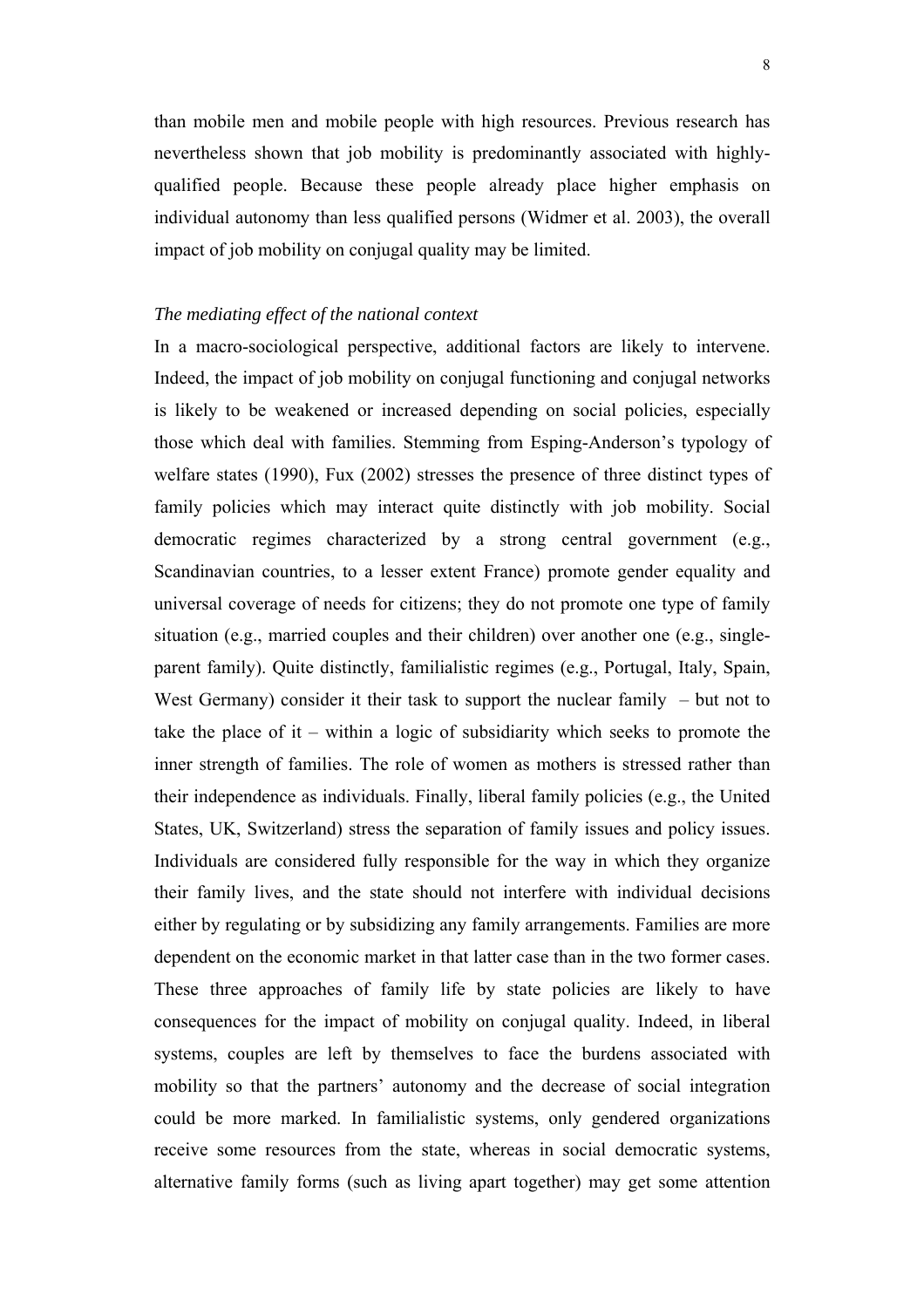from legislators. Note, however, that family policies only intervene when children are at stake. Since job mobility mostly takes place before the arrival of children, their influence on conjugal quality may be limited.

In addition to family policies, a whole series of contextual factors relating to space likewise may influence the quality of conjugal relations between mobile individuals. To begin, let us mention the quality of the amenities in residential neighbourhoods that serve as recreational facilities for both preschoolers (day cares) and school-age children (after-school programs, supervised study halls, recreation centres). Such facilities are pivotal to quality of life insomuch as they relieve activities schedules of the non-mobile partner when children are present in the household. Generally speaking, the quality of transportation systems (their reliability, etc.) naturally influences conjugal relations (Kaufmann/Widmer 2006). For example, comfortable, regular, and frequent high-speed rail service allows individuals to control and limit the impact of mobility on their personal lives and the lives of those close to them; conversely, a mediocre system naturally introduces temporal questions that are difficult for mobile individuals and their families to handle on a day-to-day basis (Kaufmann et al. 2010).

Finally, it is worth noting that the spatial structure of a country or region's population dispersal can also affect the quality of conjugal relations by influencing the form under which mobility is practiced. Two ideal types can be differentiated in this domain: the first is countries with a *Rhineland*-type spatial structure (such as Rhineland Germany, Belgium, the Netherlands, and Switzerland), which are characterized by a predominance of medium-sized urban agglomerations (100,000 to 500,000 inhabitants) roughly 50 to 100 kilometres apart – in other words, a framework that favours long-distance commuting. The second is centralized countries with a dominant capital, where agglomerations are spread out (France or Spain, for instance)—in other words, a framework that favours overnighting and long-distance relationship practices (Kaufmann et al. 2010). We therefore expect that individuals living in a national context with a state-based regime and high-quality transport infrastructures cope better with the burdens associated with job mobility on conjugal interactions and have thus a higher conjugal quality than those living in a national context characterized by weak family policies and poor transport amenities.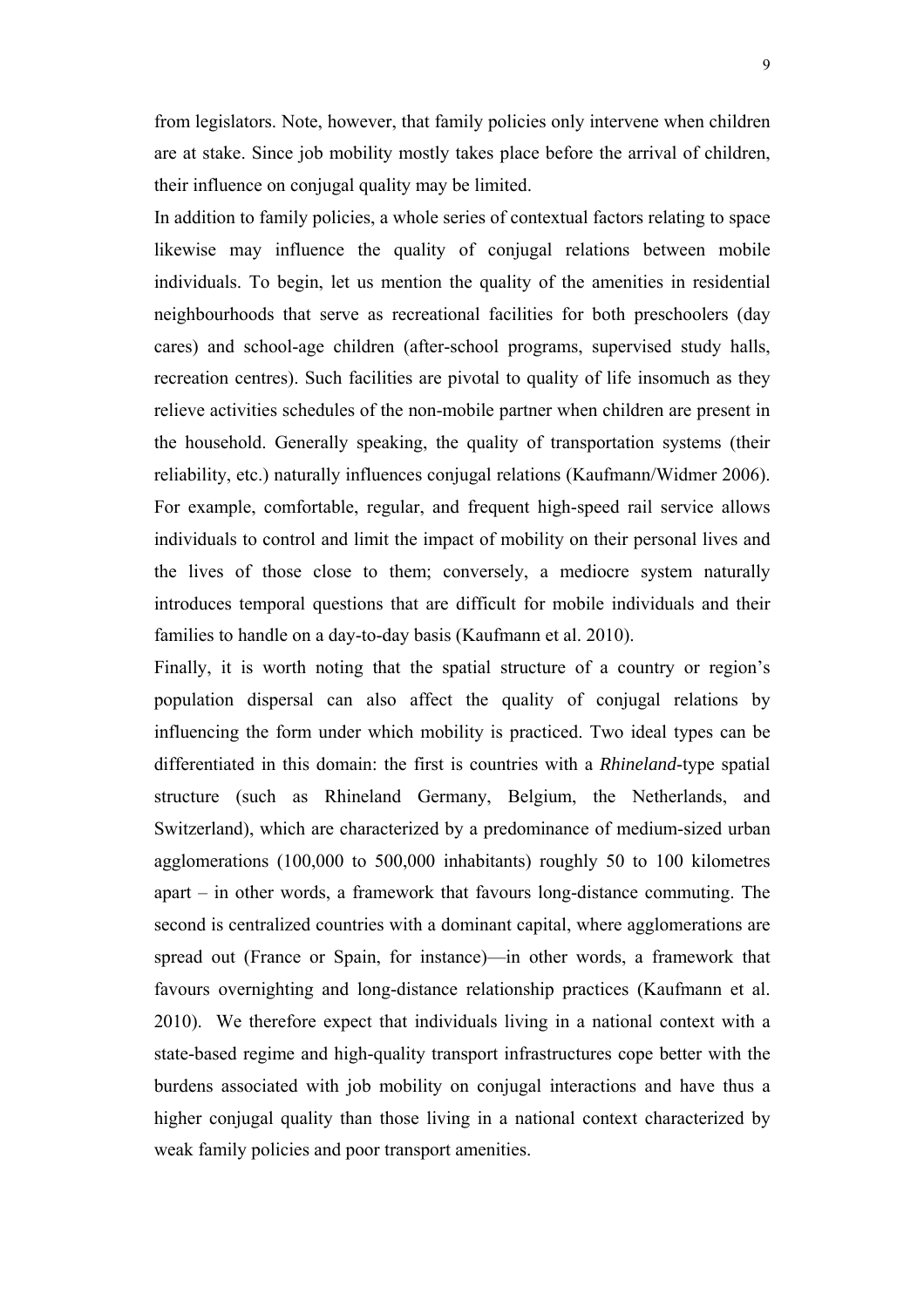Based on the literature, we hypothesize that job mobility has an effect on conjugal quality because it affects couple cohesion and social integration. However, we also expect that the impact of job mobility is distinct according to the type of mobility, some mobility types being more demanding to family life than others. Mobility is moreover one dimension of the position of individuals in the life course and the social space. Indeed, job mobility has quite different consequences according to the family life stage and the social embeddedness (income, sex, and level of education) of individuals. By the same token, job mobility is very much correlated with those dimensions (Schneider/Meil 2008). Therefore, rather than testing the effect of mobility independently from other dimensions, we will consider in the analyses below how types of social positions (including mobility of both partners) influence conjugal quality. This static approach of mobility will be complemented by taking the process by which one becomes mobile as well as the national context into account.

# **2. Data**

The data are drawn from the European project "Job Mobilities and Family Lives in Europe" (JobMob), which is the first large quantitative European survey studying the interactions between family life, professional career, and all forms of job-related high mobility (daily and weekly long-distance commuting, frequent business trips, migration, etc.). All respondents aged 25–54 were selected by random method and questioned by phone on the basis of a standardized questionnaire in six European countries (Belgium, France, Germany, Poland, Spain, and Switzerland). Spatially mobile people were additionally oversampled. For the present study, data from France, Germany, and Switzerland were used. Although sharing similar economic development, these three countries feature contrasting realities in terms of social policies, gendered division of labour, mobility culture, transport infrastructures, and spatial structure of population (see above). This diversity of contexts ensures a high degree of reliability and robustness of findings, as well as possible interpretations of national differences according to these specificities.

The unweighted sample is composed of 2,914 persons from the three national contexts aged 25–54 who mentioned a steady life-partner. Two different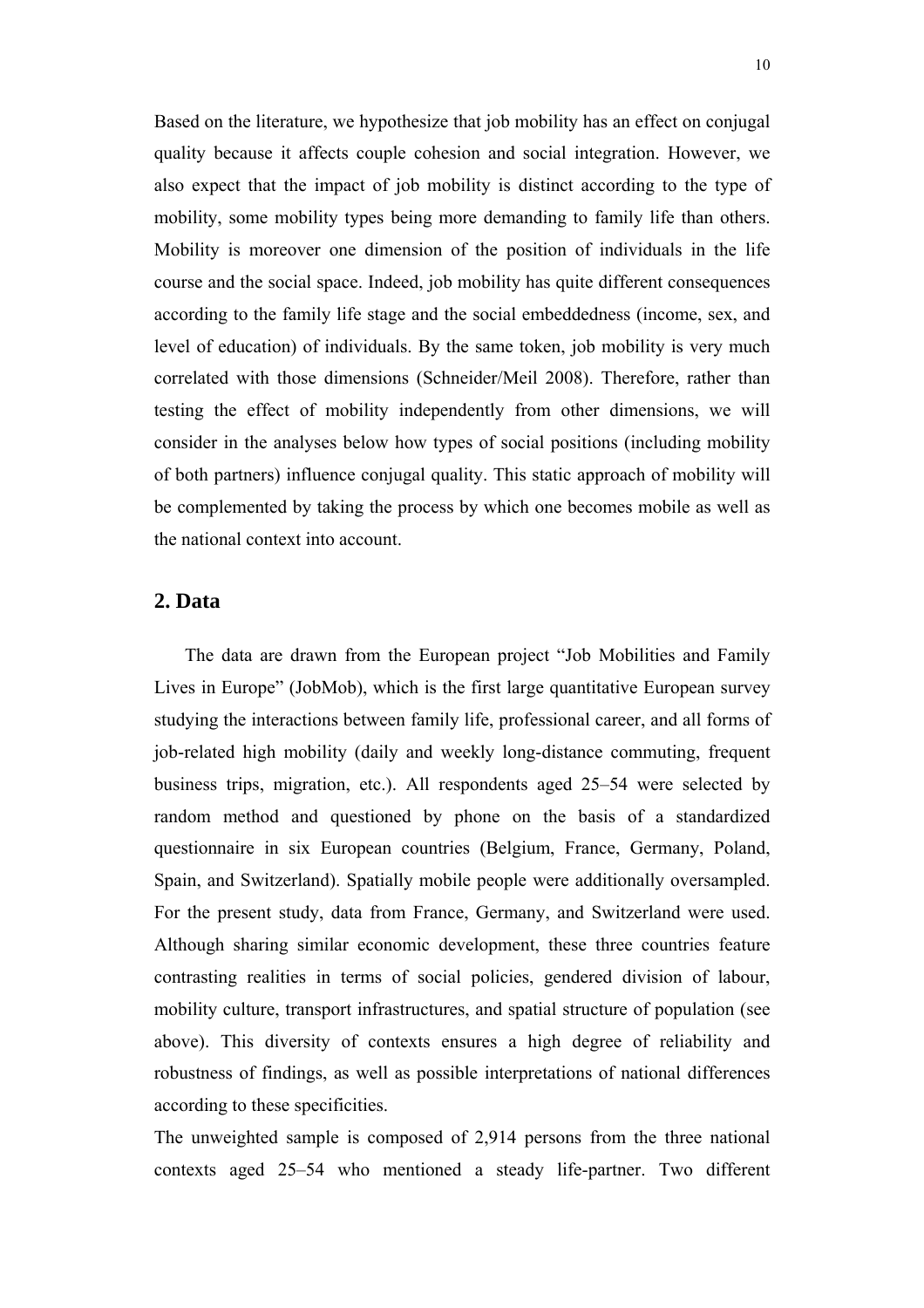weighting procedures were applied. The first procedure created a sample with equal national sample size and adjusted for response, household size, and oversampling of mobile people biases. The representative (weighted) sample so obtained is composed of 2,188 persons. For analyses on mobile people only, a second weighting procedure eliminated non-mobile people and adjusted for response and household-size biases. This (weighted) sample includes 779 mobile persons. All sample sizes mentioned in the following tables are weighted.

### **3. Measures**

Five dimensions are central in this research: mobility, positions in the social space, mobility processes, conjugal conflict, and conjugal quality.

#### *Types of mobility*

Three recurring forms of job-related spatial mobility were considered. The first one is composed of the daily long-distance commuters, defined by a trip to the workplace of at least 2 hours for travelling back and forth at least three times a week. The second category includes all forms of commuting that include staying away overnight (at least 60 nights a year). This category is relatively heterogeneous, because it includes people who hold jobs which require frequent and often irregular business trips (representatives, flight crews, international truck drivers, and so on), seasonal workers, and weekly commuters with a second residence near the workplace. Finally, the third type refers to people in longdistance relationships. These couples do not have a common household due to job-related reasons. Both partners maintain an apartment of their own, characterized by a travelling duration between them of at least 1 hour. Fifteen percent of men and five percent of women from the representative sample are mobile in one of these forms; 36% of men and 29% of women were in the past. For both genders, the bigger mobility category is the daily long-distance commuters (5%), followed by the overnighters (4%), and the long-distance relationships (1%), whereas 0.5% combine two mobility forms. The percentages are similar across the three national contexts.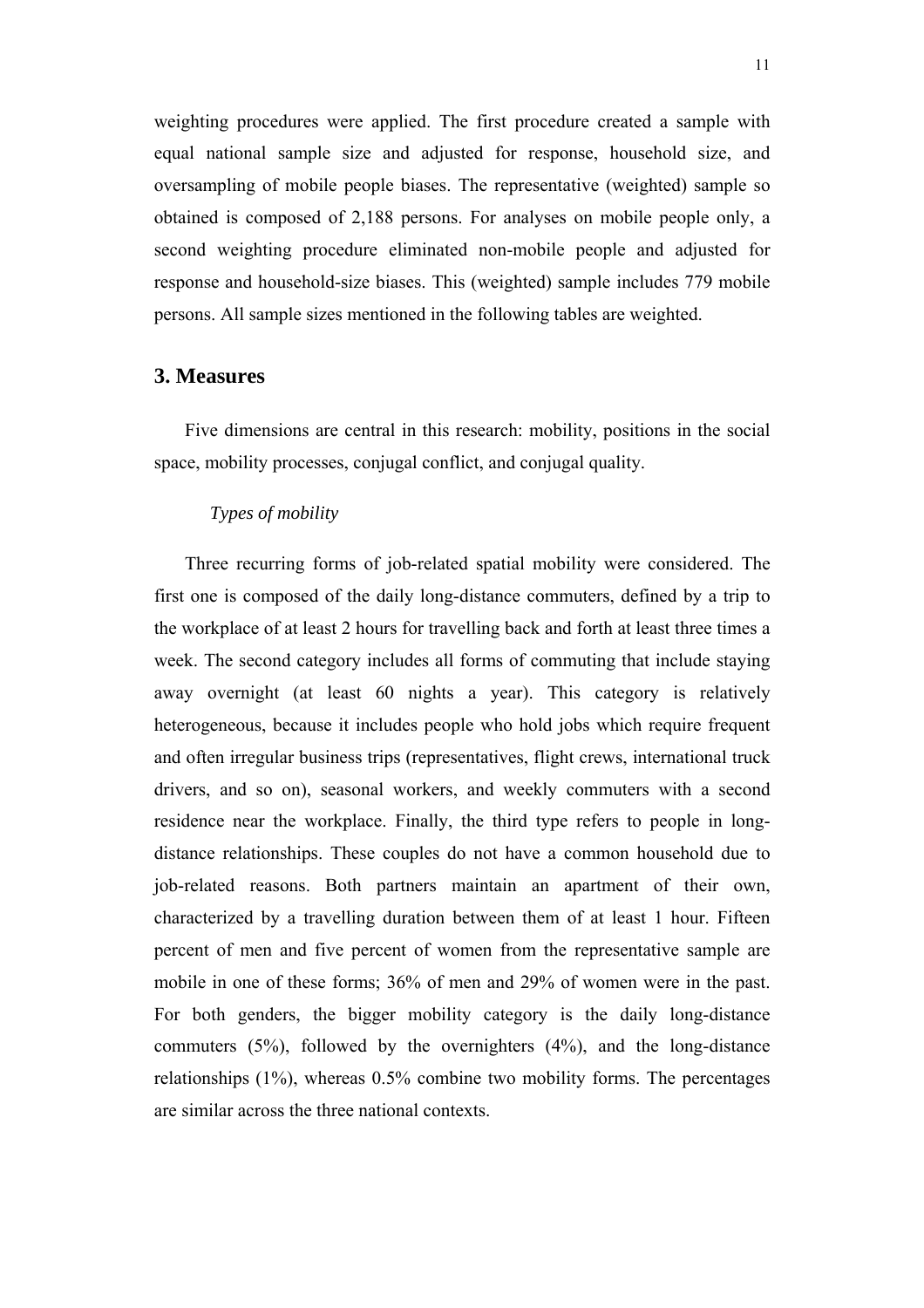#### *Mobility processes*

The process of becoming mobile was measured for mobile people only. We focused on two dimensions of this process (Widmer et al. 2010). The first dimension includes the particular circumstances under which the decision of becoming mobile was made. Five indicators were used: the encouragements and discouragements from the close network, the degrees of freedom and difficulty of the decision making, and the respondent's opinion about whether the same decision would be made again today. The second dimension refers to the current perception of the practised mobility form. Three indicators were used here: the perceptions of the mobile individuals themselves, on a scale going from "something good and positive" to "something problematic and negative", the perceptions of their close relatives and friends on the same scale, and finally their opinion about how they think of their mobility: "as an opportunity, a need, or a coercion".

#### *Conjugal satisfaction and conjugal conflict*

Conjugal satisfaction and conjugal conflict were measured with one indicator each. Respondents were asked how satisfied they were with their partnership. Possible answers were "very dissatisfied", "somewhat dissatisfied", "somewhat satisfied", and "very satisfied". In order to have a dichotomous variable, the first three modalities were grouped together, distinguishing between very satisfied people and others. Sixty-two percent of men and 59% of women were very satisfied with their partnership. For conjugal problems, respondents had to indicate how often they felt stressed because of conflicts with their partner in the past 3 months. Responses were "never", "seldom", "sometimes", "often", and "very often". We distinguished between people having conflicts sometimes or more often than others. Twenty-two percent of men and 25% of women mentioned some conjugal conflicts.<sup>2</sup>

<sup>&</sup>lt;sup>2</sup> The satisfaction rate was strangely much lower in France compared with Germany and Switzerland (51% compared to 66% and 62%, respectively). Similarly, the proportion of conflict is higher (30% compared to 20% for the two other countries).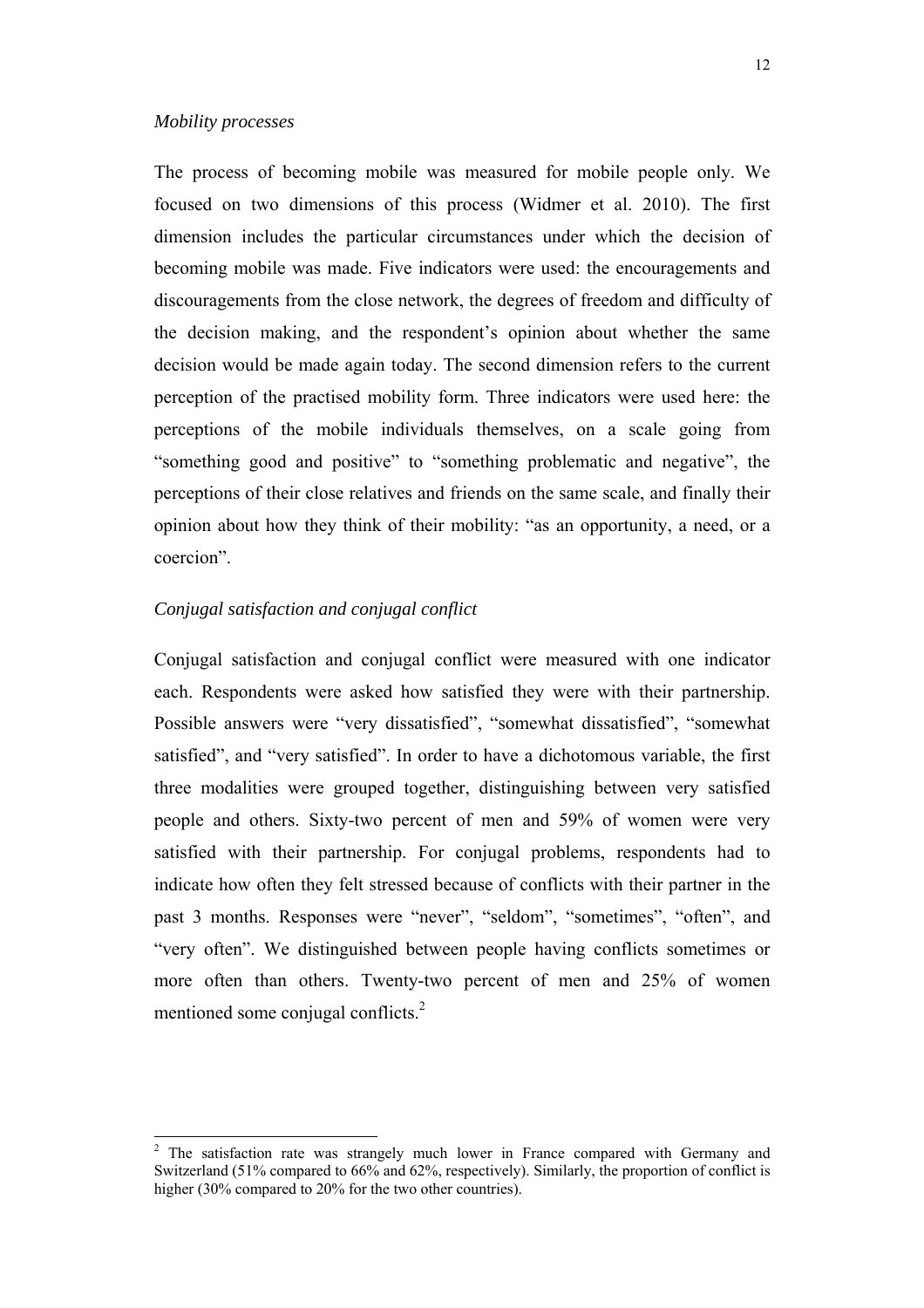#### **4. Results**

We first made a preliminary analysis crossing mobility types with conjugal satisfaction and conjugal conflicts through bivariate statistics. We then constructed eight types of positions in the social space and four types of processes of becoming mobile, including mobility of both partners. We next investigated the impact of the positions in the social space and the processes of becoming mobile on conjugal quality and conjugal conflict using several logistic regression models.

### *Mobility types and positions in the social space*

In order to measure the impact of various forms of recurring mobility on conjugal satisfaction and conjugal conflict, bivariate analyses were run (Table 1). Multimobiles are defined as people who are mobile in more than one of the three forms of current mobility.

|  | Table 1: Conjugal satisfaction and conjugal conflict by mobility types (in %) |  |  |
|--|-------------------------------------------------------------------------------|--|--|
|  |                                                                               |  |  |

|                              | Long-distance<br>commuters | Overnighters | Long-distance<br>relationships | Multi-mobile Non-mobile |            | Total      | Cramer's V |
|------------------------------|----------------------------|--------------|--------------------------------|-------------------------|------------|------------|------------|
| <b>Conjugal satisfaction</b> |                            |              |                                |                         |            |            | .029       |
| Else                         | 36                         | 38           | 50                             | 40                      | 40         | 40         |            |
| High satisfaction            | 64                         | 62           | 50                             | 60                      | 60         | 60         |            |
| Total $(N)$                  | 100(118)                   | 100(79)      | 100(18)                        | 100(10)                 | 100 (1955) | 100 (2180) |            |
| Conjugal conflict            |                            |              |                                |                         |            |            | .015       |
| Never or seldom              |                            | 78           | 82                             | 80                      |            | 77         |            |
| Sometimes or more            | 23                         | 22           | 18                             | 20                      | 23         | 23         |            |
| Total (N)                    | 100 (120)                  | 100 (79)     | 100(17)                        | 100(10)                 | 100 (1954) | 100 (2180) |            |

\* *p < .05* \*\* *p < .01*  Source: Job Mobilities and Family Lives 2007, weighted. The weight correction was used to create equal national sample sizes and adjust for response, household size, and oversampling of mobile people biases.

The analyses revealed that mobility types had no effect on conjugal satisfaction and conjugal conflicts. Only individuals in long-distance relationships (unweighted  $n = 60$ ) were somewhat less likely to be very satisfied with their partnership and had less frequent conflicts compared with other categories of mobile people and non-mobile people.

As mobility forms were not significantly different from each other in terms of their associations with conjugal satisfaction and conjugal conflict, we aggregated the three mobility types in a unique category of currently mobile people in order to gain statistical power in multivariate analyses. Moreover, because mobility practice is strongly interlinked with the social embeddedness of individuals (sex, family life-course, level of education and income, residential context), we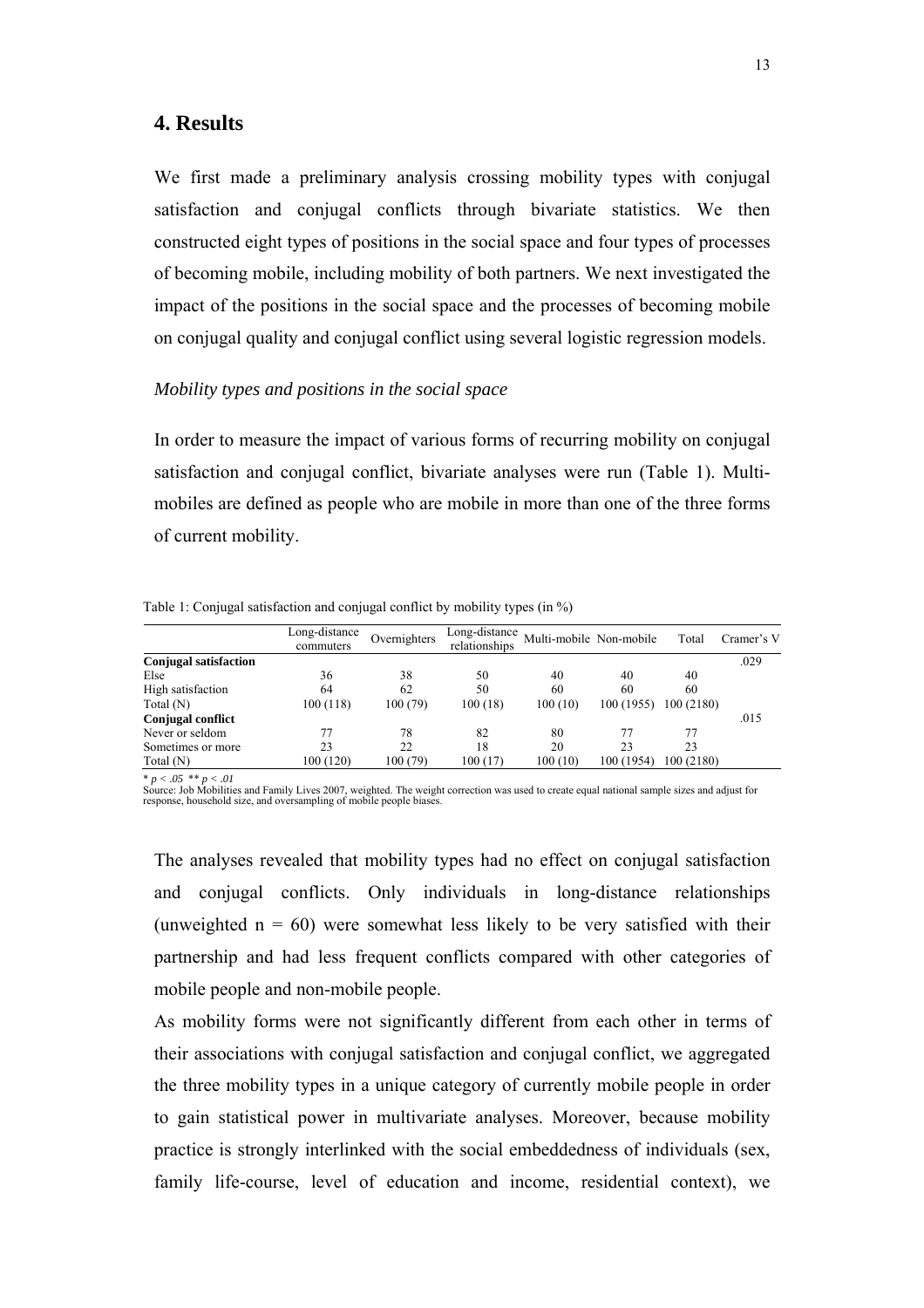constructed a typology of positions in the social space, including the mobility of the respondent and that of the partner. The positions were then used as predictors of conjugal quality in a statistical model, instead of successive single variables, characterised by a strong collinearity and confounding effects. In this perspective, we considered the method of cluster analysis.

|                         | Non-<br>mobile<br>men<br>living<br>with<br>partner $\&$<br>children<br>low<br>resources | Non-<br>mobile<br>men<br>living<br>with<br>partner<br>high<br>resources | Non-<br>mobile<br>women<br>living<br>with<br>partner $\&$<br>children<br>low<br>resources | Non-<br>mobile<br>women<br>living<br>with<br>partner $\&$<br>children<br>high<br>resources | Persons<br>living<br>without<br>partner<br>without<br>children | Mobile<br>persons<br>living<br>without<br>mobile<br>partner.<br>without<br>children<br>high<br>resources | Mobile<br>men living<br>with<br>partner | Women<br>living with<br>mobile<br>partner $\&$<br>children<br>high<br>resources |      |            |
|-------------------------|-----------------------------------------------------------------------------------------|-------------------------------------------------------------------------|-------------------------------------------------------------------------------------------|--------------------------------------------------------------------------------------------|----------------------------------------------------------------|----------------------------------------------------------------------------------------------------------|-----------------------------------------|---------------------------------------------------------------------------------|------|------------|
|                         | I                                                                                       | $\mathbf{I}$                                                            | Ш                                                                                         | IV                                                                                         | V                                                              | VI                                                                                                       | VII                                     | VIII                                                                            | Tot  | Anova      |
| Size of Cluster $(\% )$ | 22                                                                                      | 20                                                                      | 27                                                                                        | 11                                                                                         | 8                                                              |                                                                                                          | 6                                       | 5                                                                               | 100  |            |
| N                       | 353                                                                                     | 322                                                                     | 420                                                                                       | 172                                                                                        | 133                                                            | 19                                                                                                       | 92                                      | 80                                                                              | 1591 |            |
|                         |                                                                                         |                                                                         |                                                                                           | Socio-demographic characteristics                                                          |                                                                |                                                                                                          |                                         |                                                                                 |      |            |
| Sex (Male)              | .97                                                                                     | .93                                                                     | .00.                                                                                      | .03                                                                                        | .68                                                            | .47                                                                                                      | .96                                     | .28                                                                             | .54  | 790.05**   |
| Living with partner     | 1.00                                                                                    | 1.00                                                                    | .99                                                                                       | 1.00                                                                                       | .38                                                            | .00                                                                                                      | 1.00                                    | .98                                                                             | .93  | 389.21**   |
| Living with children    | .53                                                                                     | .32                                                                     | .54                                                                                       | .59                                                                                        | .08                                                            | .11                                                                                                      | .37                                     | .49                                                                             | .44  | $22.50**$  |
| Education               | .36                                                                                     | .78                                                                     | .41                                                                                       | .80                                                                                        | .57                                                            | .69                                                                                                      | .57                                     | .71                                                                             | .56  | $118.70**$ |
| Partner's education     | .14                                                                                     | .65                                                                     | .10                                                                                       | .85                                                                                        | .39                                                            | .53                                                                                                      | .34                                     | .61                                                                             | .37  | $140.43**$ |
| Household income        | .22                                                                                     | .60                                                                     | .20                                                                                       | .61                                                                                        | .16                                                            | .15                                                                                                      | .49                                     | .64                                                                             | .37  | 81.80**    |
| Municipality size       | .13                                                                                     | .41                                                                     | .19                                                                                       | .24                                                                                        | .60                                                            | .52                                                                                                      | .18                                     | .19                                                                             | .26  | 44.67**    |
|                         |                                                                                         |                                                                         |                                                                                           | <b>Mobility</b>                                                                            |                                                                |                                                                                                          |                                         |                                                                                 |      |            |
| Mobility                | .00.                                                                                    | .00                                                                     | .00.                                                                                      | .00                                                                                        | .20                                                            | 1.00                                                                                                     | .96                                     | .39                                                                             | .10  | 535.59**   |
| Partner's mobility      | .00                                                                                     | $_{.00}$                                                                | .08                                                                                       | .00                                                                                        | .15                                                            | 1.00                                                                                                     | .04                                     | .81                                                                             | .09  | 230.18**   |

*Table 2*: Types of positions in the social space (means)

 $* p < .05 ** p < .01$ 

Source: Job Mobilities and Family Lives 2007, weighted. The weight correction was used to create equal national sample sizes and adjust for response, household size, and oversampling of mobile people biases.

Cluster analysis makes it possible to go beyond specific dimensions and to find holistic configurations of variables in interaction (Everitt 1993 ; Lebart et al. 1997). Rather than describing each case by a single variable at a time, it builds types that show how socio-demographic variables interact with each other in specific types of social positions. Note that the interpretation of clusters is based on the comparison of scores across clusters (see Table 2). We used a principal component analysis followed by a hierarchical cluster analysis with the Ward's method and squared Euclidean distances on factor scores<sup>3</sup> drawn from the mobility practice of both partners and socio-demographic variables. For all variables to have equal weights in the factor analysis irrespective of their number of response categories, we standardized them by dividing them by their maximum value in order to obtain scores ranging from 0 to 1. A series of solutions was examined, and the final eight-category choice was made on the basis of empirical

<sup>&</sup>lt;sup>3</sup> The factor scores were weighted by the eigenvalue of each factor.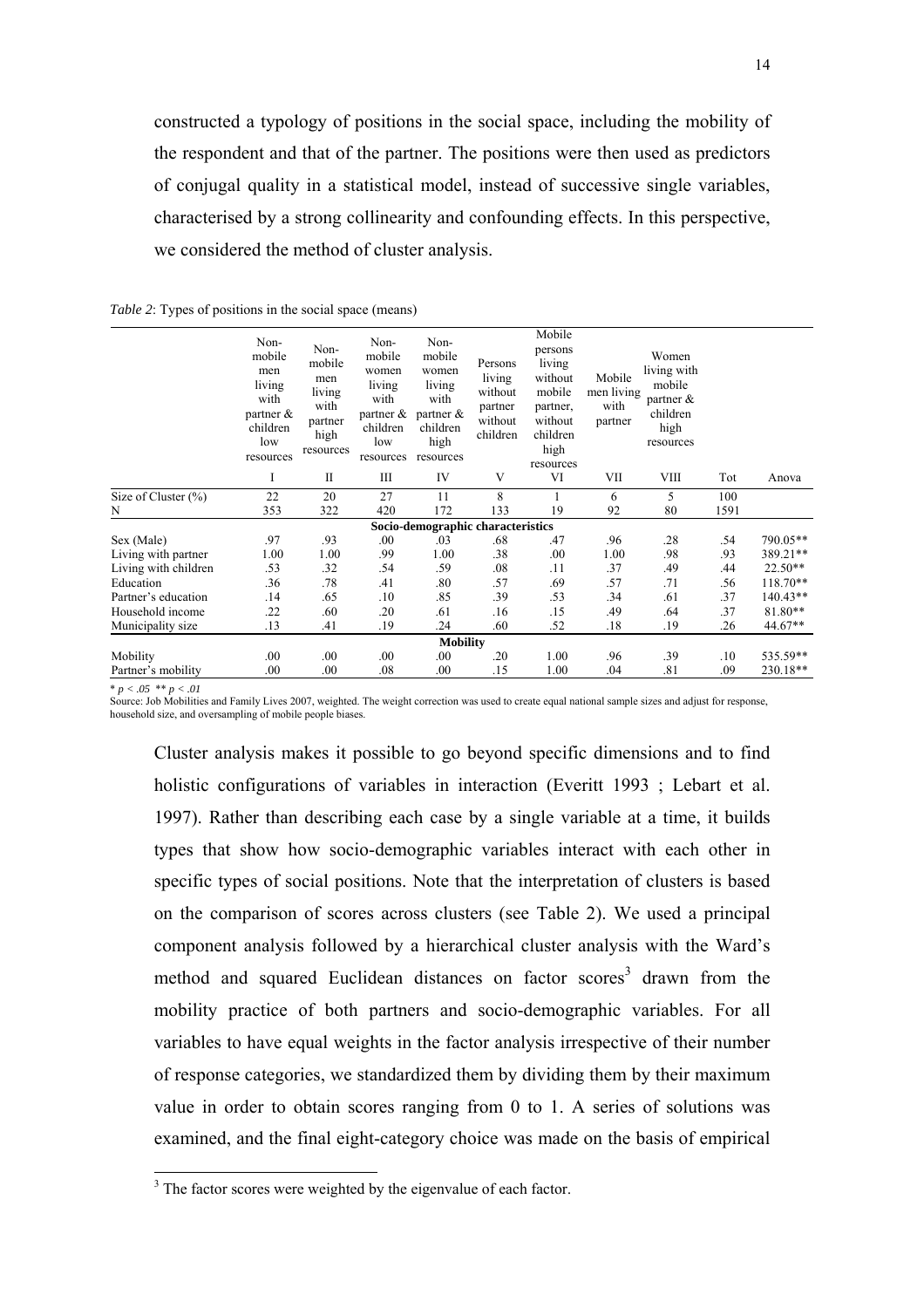criteria for purposes of clarity, parsimony, and homogeneity and because of the representation of all the main dimensions underlined by the factor analysis in the eight groups. Profiles of final groupings are presented in Table 2.

The first type was composed of non-mobile men living with non-mobile partners and children (22% of the sample). Both partners had low credentials and incomes and lived in very small municipalities. Individuals from the second group (20% of the sample) were again non-mobile men living with non-mobile partners, but in this case, they were less likely to live with children and had high levels of income and education. Moreover, their places of residence were located in quite large municipalities. Individuals from cluster three (27% of the sample) were nonmobile women living with non-mobile partners and children in small municipalities. Their educations, as well as that of their partners, were low, like their household incomes. Women from the fourth type (11% of the sample) had the same characteristics as the previous group, except for education and income levels, which were high for both partners. Quite distinctly, individuals from the fifth cluster (8% of the sample) were mainly characterized by the fact of living alone. They were more likely young people in a pre-child situation with a low household income and a residence in a big city. They were more often male and some of them were mobile and/or had mobile partners. As in the previous type, individuals from cluster six (1% of the sample), were more likely young people living alone, but in this case both partners were mobile. They presented a high level of education and lived more often in large municipalities. This social position concerned only a very small proportion of the weighted sample. These couples were nevertheless kept as a specific category, because of their particular bi-mobile living arrangement. The seventh group (6% of the sample) was composed of mobile men living with non-mobile partners in small municipalities. Finally, women from the last category (5% of the sample) were mainly defined by the mobility of their partners. In some cases, they were themselves mobile. They lived with partners and children and had high levels of education and income. Their residences were located in small municipalities.

Cluster analysis revealed eight contrasted positions in the social space. There were great variations among those types in terms of education and income levels, gender, and living and mobility arrangements. In particular, there was no specific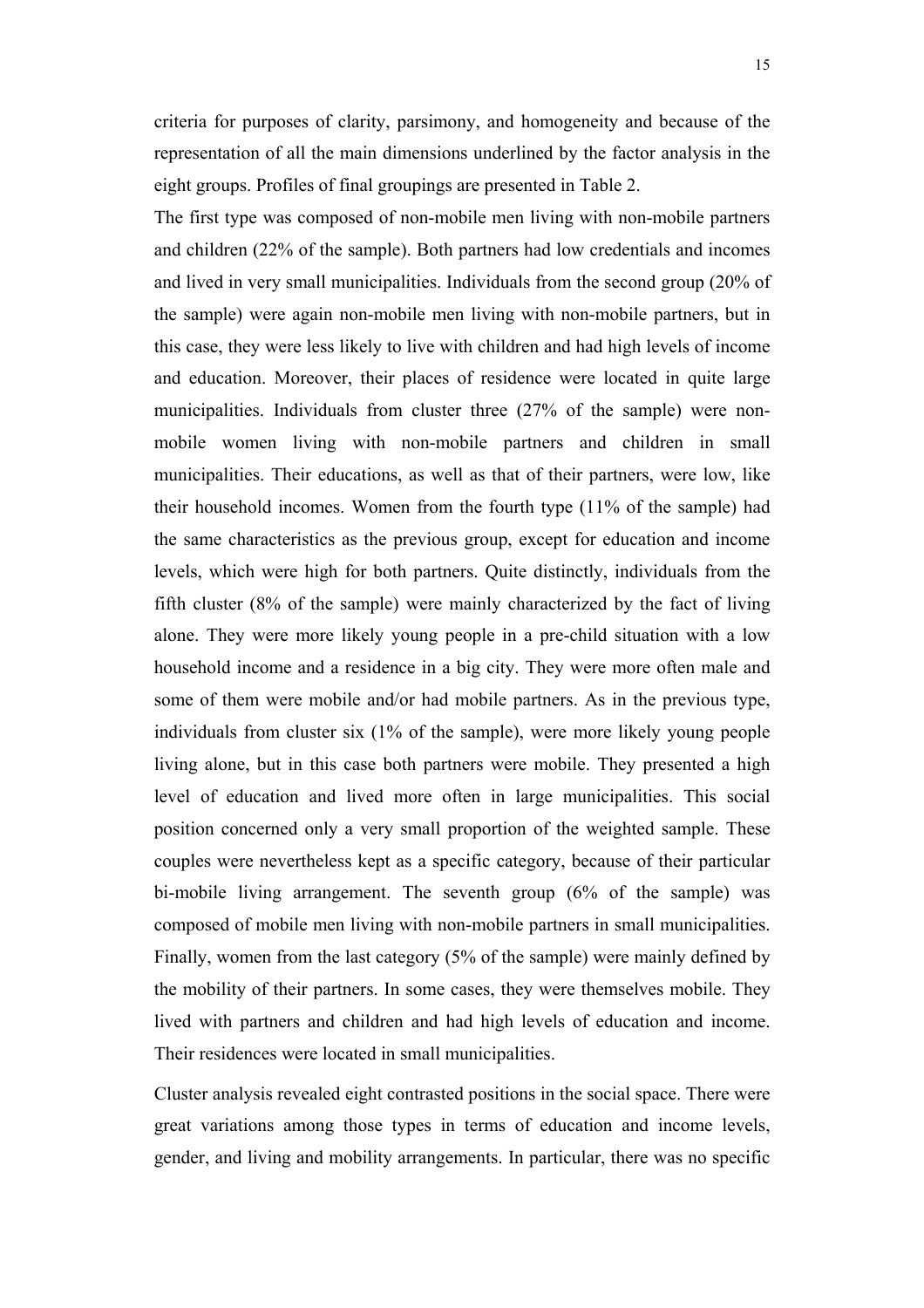type of mobile women living with non-mobile partners. Mobile women were either living alone in a pre-child situation (clusters five and six) or living with a mobile partner and children (cluster eight).

The frequency distribution of the eight positions was similar across countries (table not reported). Germany was somewhat distinct with an over-representation of individuals living alone and lower proportions of non-mobile men and women living with non-mobile partners and children. Furthermore, men in France experienced less mobility with non-mobile partners, and women in Switzerland were less likely to live with mobile partners and children.

#### *The processes of becoming mobile*

The same clustering procedure as for the positions in the social space was followed to build types of processes. From the mobile subsample, a principal component analysis was first used, followed by a hierarchical cluster analysis with the Ward's method and squared Euclidean distances on factor scores<sup>4</sup> drawn from all variables regarding the decision to become mobile and the perception of the practiced mobility form, presented previously. For all variables to have equal weights in the factor analysis irrespective of their number of response categories, we standardized them by dividing them by their maximum value in order to obtain scores ranging from 0 to 1. Four clusters were chosen because of a clear shift of the decrease in the inter-cluster distances identified by the dendrogram between four and five groups and because of the representation of all the main dimensions underlined by the factor analysis in the four groups. Two oppositions which were underlined by the two main axes of the factor analysis structured the cluster. Profiles of final groupings are presented in Table 3.

In the type *structurally-enforced negative process* (53% of the sample of mobile respondents), the decision to become mobile was made by individuals without reference to their relational contexts. Network members had neither encouraged nor discouraged individuals to become mobile. The structural components of the social situation were rather viewed as the main factors (lack of job opportunities in the area of residence, lack of affordable accommodation near the workplace,

 4 The factor scores were weighted by the eigenvalue of each factor.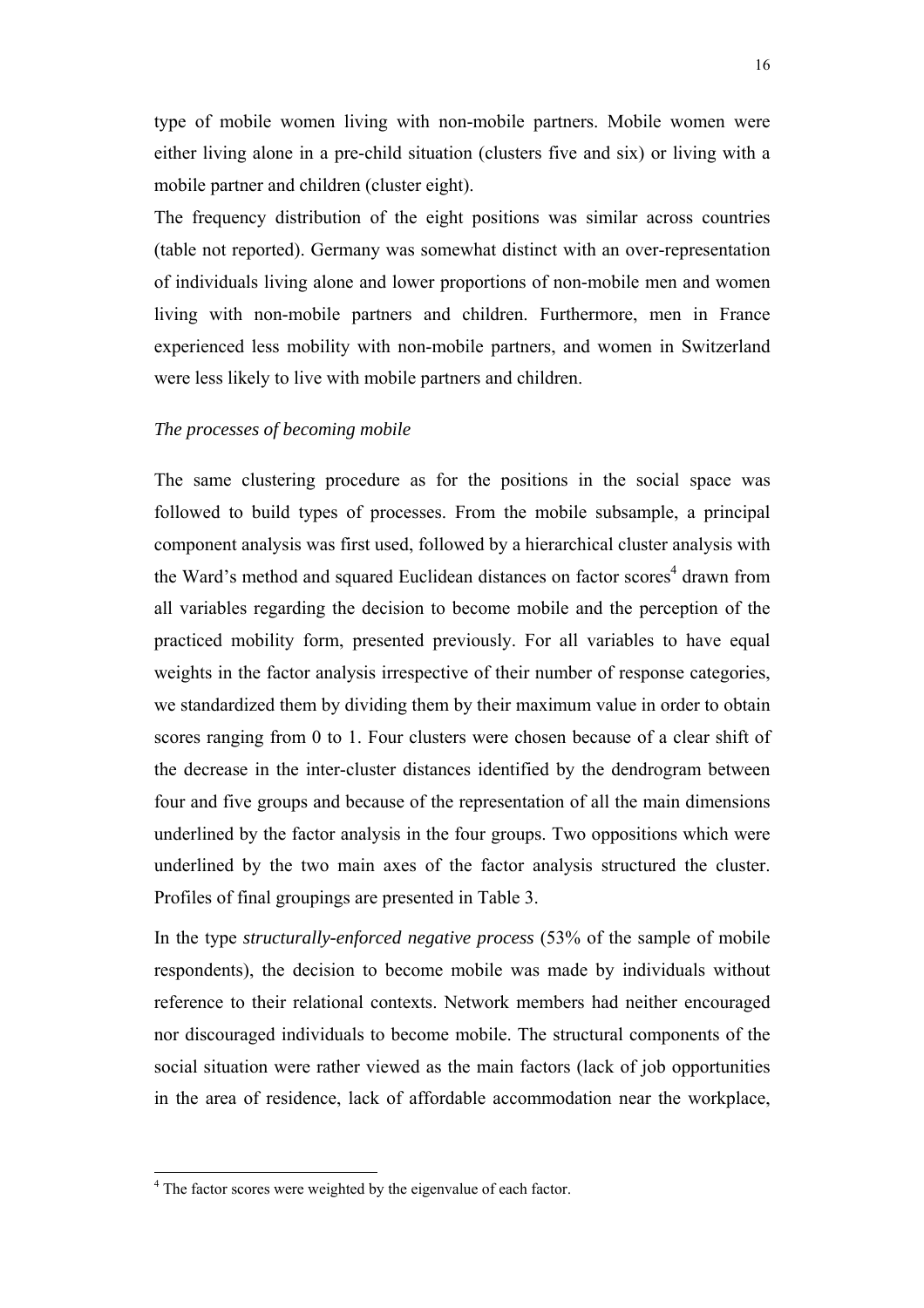etc.). Mobility was experienced for the most part as negative and compulsory: individuals would have liked to stop it if they could have done so.

|                                         | Struc-<br>turally<br>enforced<br>negative<br>process | enforced<br>negative<br>process | Network- Network-<br>enforced<br>positive<br>process | Oppor-<br>tunity<br>driven<br>process |       |            |  |  |  |  |
|-----------------------------------------|------------------------------------------------------|---------------------------------|------------------------------------------------------|---------------------------------------|-------|------------|--|--|--|--|
|                                         | I                                                    | П                               | Ш                                                    | IV                                    | Total | Anova      |  |  |  |  |
| Size of Cluster $(\% )$                 | 48                                                   | 17                              | 12                                                   | 23                                    | 100   |            |  |  |  |  |
| N                                       | 412                                                  | 147                             | 100                                                  | 199                                   | 858   |            |  |  |  |  |
|                                         |                                                      | Decision to become mobile       |                                                      |                                       |       |            |  |  |  |  |
| Encouragements                          | .08                                                  | .60                             | .94                                                  | .50                                   | .37   | 178.75**   |  |  |  |  |
| Discouragements                         | .02                                                  | .43                             | .86                                                  | .07                                   | .20   | 276.58**   |  |  |  |  |
| Perceived decision: easy                | .82                                                  | .40                             | .52                                                  | .91                                   | .74   | $111.23**$ |  |  |  |  |
| Perceived decision: free                | .85                                                  | .72                             | .89                                                  | .96                                   | .86   | 23.24**    |  |  |  |  |
| Same decision again today               | .83                                                  | .61                             | .82                                                  | .94                                   | .82   | 44.90**    |  |  |  |  |
| <b>Perception of mobility</b>           |                                                      |                                 |                                                      |                                       |       |            |  |  |  |  |
| Perception from the others:<br>positive | .36                                                  | .33                             | .68                                                  | .81                                   | .49   | 134.32**   |  |  |  |  |
| Self-perception: positive               | .56                                                  | .43                             | .76                                                  | .93                                   | .65   | 108.62**   |  |  |  |  |
| Self-thinking: opportunity              | .53                                                  | .43                             | .79                                                  | .88                                   | .62   | 110.75**   |  |  |  |  |

|  | Table 3: Types of processes (means) |  |
|--|-------------------------------------|--|
|  |                                     |  |

\* *p < .05* \*\* *p < .01* 

Source: Job Mobilities and Family Lives 2007, weighted. The weight-correction was used to create similar national sample size and adjust for response and household size biases.

Individuals featuring a *network-enforced negative process* (18% of the sample) were also extremely critical about their mobility practice, which they experienced as a need or a constraint. In their case, however, the decision was made collectively, with family and network members strongly intervening in the decision of individuals to become mobile. Although network members perceived the mobility of respondents mainly negatively, they intervened in contradicting ways, some promoting mobility and some being critical of it. Therefore, the decision to become mobile was difficult to make and individuals did not know at the time of the interview if they would make it again. As in the previous type, individuals experienced mobility as a coercion and were not motivated to continue it if not forced by external circumstances or by network members. One illustrative case of this process is an individual who decided to commute against his or her will because the partner refused to move.

Quite distinctly, individuals of cluster 3 (8% of the subsample) considered mobility as an opportunity rather than as a constraint and wished to continue it in the future. As in cluster 2, the decision to become mobile was made after network members voiced their opinions, either negatively or positively. Therefore, the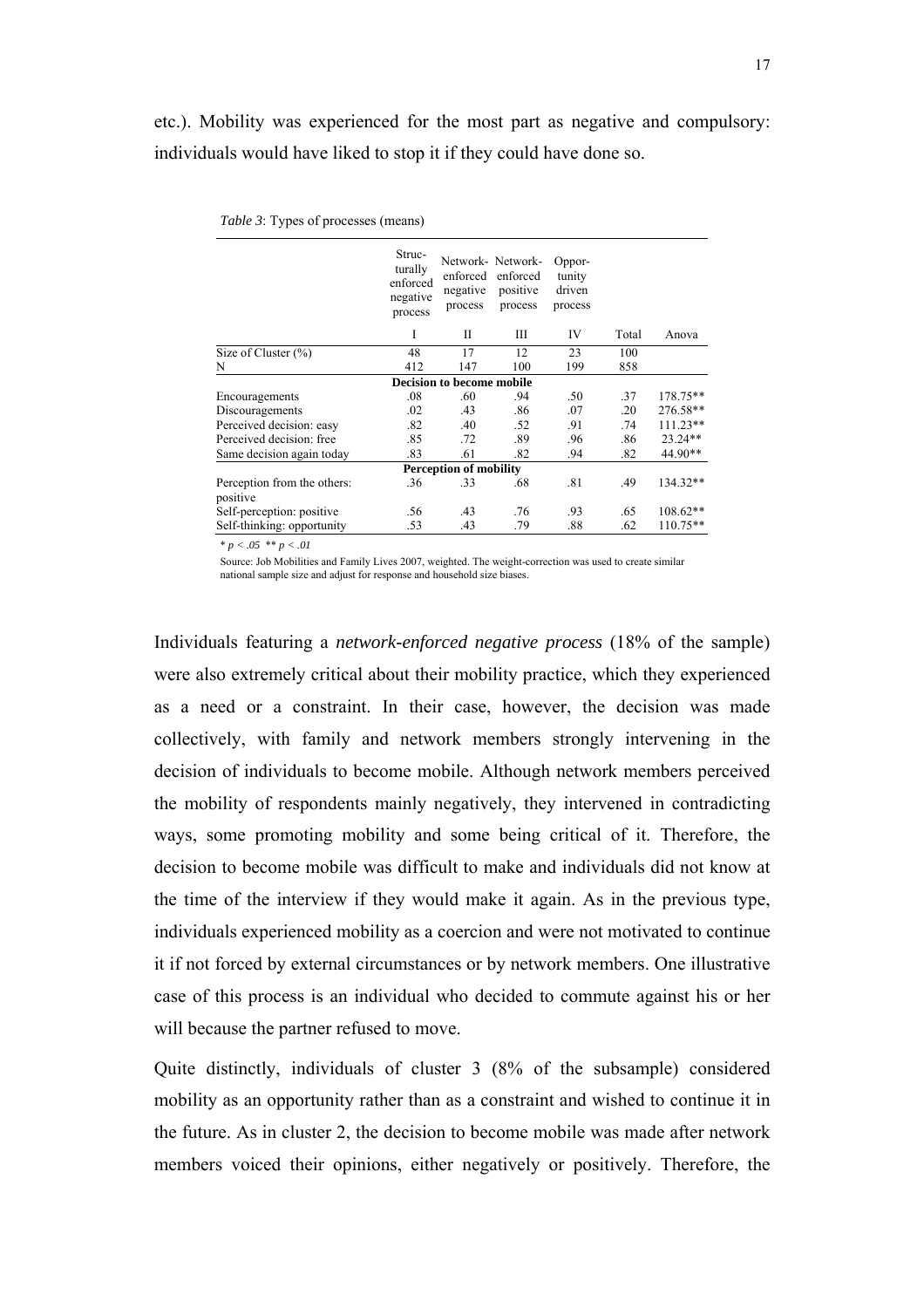decision was again not easy to make. The outcome of mobility, however, was extremely positive. Therefore, we call this type *network-enforced positive process*. One illustrative case of this process is an individual in a dual-career relationship who decided to take a second residence near the job location after difficult negotiations because it enables both partners to combine two different workplaces.

 Finally, cluster four (21% of the subsample of mobile individuals) features a decisional process in which individuals got strong support from their network members and no negative opinion about mobility. The decision was rather easy to make and led to positive outcomes which enticed individuals to remain mobile in the future. Therefore, one may refer to this type of process as an *opportunitydriven process*.

Overall, the cluster analysis revealed four contrasted types of decisions leading to mobility. Three processes of the four implied a pressure from the environment, either structural or relational, to become mobile.

The four process types were quite similarly distributed among the three countries of residence (table not reported). Mobile people from Germany showed, however, some dissimilarities, as they more often experienced structurally and networkenforced negative processes, whereas they were half as likely to have experienced an opportunity-driven process compared with mobile people in the two other countries (15% as compared to 27% in France and 30% in Switzerland).

#### *Accounting for conjugal quality*

We next examined if the positions in the social space and the processes of becoming mobile predicted conjugal quality. Table 4 presents the results of a set of logistic regressions with conjugal satisfaction and conjugal conflict regressed on the positions in the social space and the processes leading to mobility, separately in the three national contexts. Two models were tested. In model A, the impact of positions was estimated, while in model B, the processes were added. In the latter model, the regression was applied on the mobile subsample only, so that the four positions characterized by non-mobility were not included in the analysis. Mobile men living with non-mobile partners and the network-enforced negative process were used as the reference categories.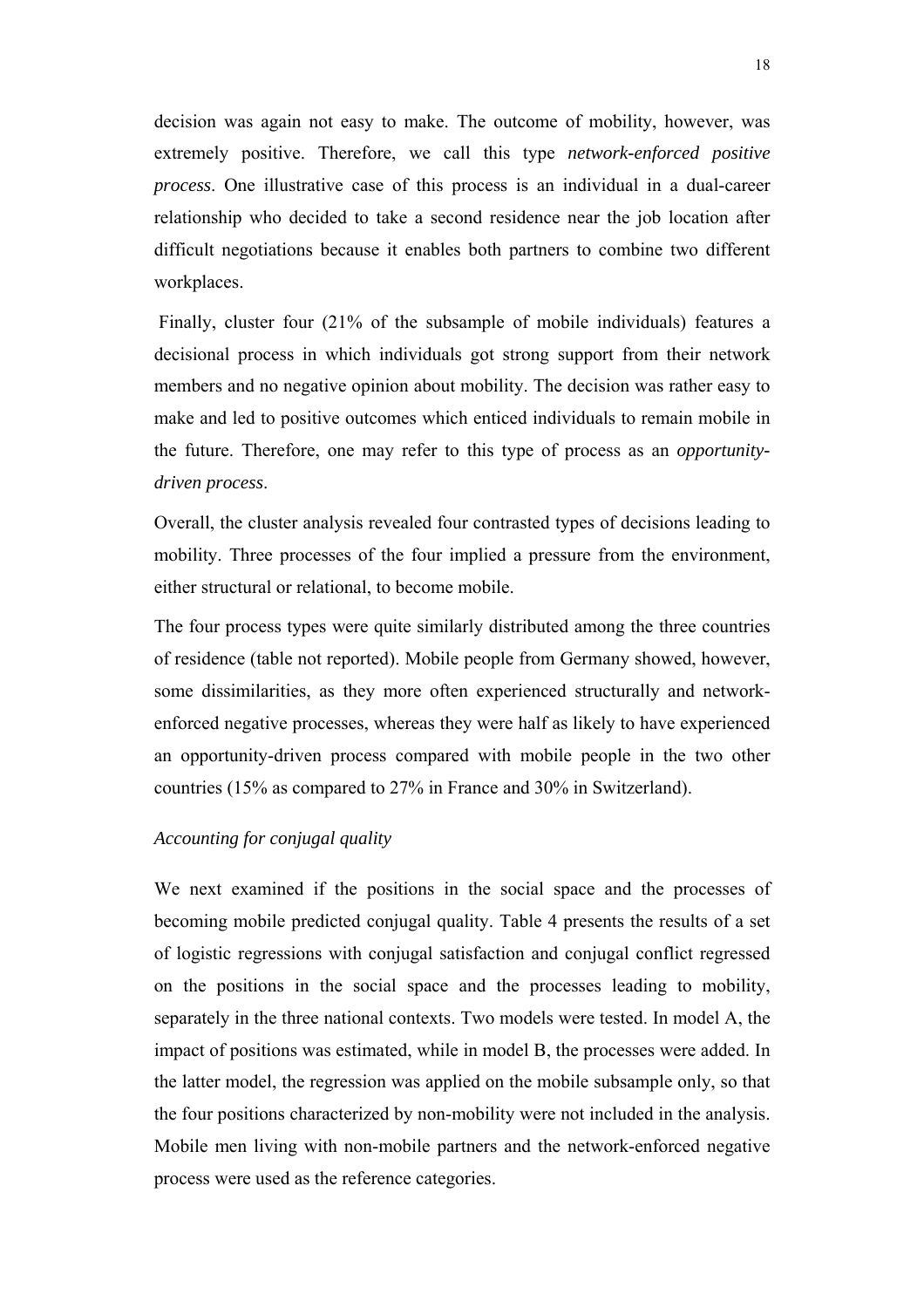*Table 4*: Logistic regressions of conjugal satisfaction and conjugal conflict on position and process types (*Odds Ratios*)

|                                                                              | Conjugal                 | Conjugal       | Conjugal       | Conjugal     |
|------------------------------------------------------------------------------|--------------------------|----------------|----------------|--------------|
|                                                                              | satisfaction             | satisfaction   | conflict       | conflict     |
|                                                                              | A                        | $\overline{B}$ | А              | B            |
| <b>France</b>                                                                |                          |                |                |              |
| Position types in the social space                                           |                          |                |                |              |
| Non-mobile men living with partner $&$ children low resources                | 1.25                     |                | 1.08           |              |
| Non-mobile men living with partner high resources                            | 1.01                     |                | 1.50           |              |
| Non-mobile women living with partner $&$ children low resources              | 1.22                     |                | 2.16           |              |
| Non-mobile women living with partner $&$ children high resources             | 1.01                     |                | 1.49           |              |
| Persons living without partner without children                              | .61                      | 1.25           | 1.39           | 1.66         |
| Mobile persons living without mobile partner without children high resources | .75                      | .59            | 1.37           | 1.40         |
| Mobile men living with partner                                               | $\blacksquare$           | $\sim$         | $\blacksquare$ | $\mathbf{r}$ |
| Women living with mobile partner & children high resources                   | 1.18                     | .48*           | 2.77           | 1.61         |
|                                                                              |                          |                |                |              |
| Process types of becoming mobile                                             |                          |                |                |              |
| Structurally enforced negative                                               |                          | 1.29           |                | $.26**$      |
| Network-enforced negative                                                    |                          |                |                |              |
| Network-enforced positive                                                    |                          | 2.36           |                | .62          |
| Opportunity driven                                                           |                          | 1.79           |                | .49          |
|                                                                              |                          |                |                |              |
| Fit of the model $(\chi^2)$                                                  | 3.50                     | 13.00*         | 11.43          | 12.54*       |
| Degrees of freedom (Df)                                                      | 7                        | 6              | $\tau$         | 6            |
| N                                                                            | 618                      | 239            | 619            | 239          |
|                                                                              |                          |                |                |              |
| Germany                                                                      |                          |                |                |              |
| Position types in the social space                                           |                          |                |                |              |
| Non-mobile men living with partner $&$ children low resources                | .92                      |                | .96            |              |
| Non-mobile men living with partner high resources                            | .88                      |                | 1.14           |              |
| Non-mobile women living with partner & children low resources                | 1.08                     |                | 1.14           |              |
| Non-mobile women living with partner $&$ children high resources             | .79                      |                | 1.56           |              |
| Persons living without partner without children                              | .82                      | 1.19           | 1.39           | .95          |
| Mobile persons living without mobile partner without children high resources | .69                      | $.38*$         | 1.14           | 2.00         |
| Mobile men living with partner                                               | $\overline{\phantom{a}}$ |                | $\mathbf{r}$   |              |
| Women living with mobile partner & children high resources                   | 1.24                     | 1.18           | .65            | .80          |
|                                                                              |                          |                |                |              |
| Process types of becoming mobile                                             |                          |                |                |              |
| Structurally enforced negative                                               |                          | $2.15*$        |                | $.32**$      |
| Network-enforced negative                                                    |                          | 1.25           |                | .79          |
| Network-enforced positive                                                    |                          | $6.89**$       |                | $.20*$       |
| Opportunity driven                                                           |                          |                |                |              |
| Fit of the model $(\chi^2)$                                                  | 1.71                     | $15.21**$      | 2.57           | 10.75        |
| Degrees of freedom (Df)                                                      | 7                        | 6              | 7              | 6            |
| N                                                                            | 463                      | 231            | 464            | 231          |
|                                                                              |                          |                |                |              |
| <b>Switzerland</b>                                                           |                          |                |                |              |
| Position types in the social space                                           |                          |                |                |              |
| Non-mobile men living with partner $&$ children low resources                | .73                      |                | .46            |              |
| Non-mobile men living with partner high resources                            | 1.11                     |                | .96            |              |
| Non-mobile women living with partner $\&$ children low resources             | .90                      |                | .54            |              |
| Non-mobile women living with partner $\&$ children high resources            | .67                      |                | .77            |              |
| Persons living without partner without children                              | 1.35                     | 1.84           | .58            | .50          |
| Mobile persons living without mobile partner without children high resources | 1.25                     | 1.27           | .94            | 1.56         |
| Mobile men living with partner                                               | $\blacksquare$           |                | $\blacksquare$ | $\sim$       |
| Women living with mobile partner $&$ children high resources                 | 1.17                     | 2.19           | 1.01           | .29          |
|                                                                              |                          |                |                |              |
| Process types of becoming mobile                                             |                          |                |                |              |
| Structurally enforced negative                                               |                          | $3.08**$       |                | $.22**$      |
| Network-enforced negative                                                    |                          |                |                |              |
| Network-enforced positive                                                    |                          | $4.27*$        |                | $.13**$      |
| Opportunity driven                                                           |                          | 4.42**         |                | $.28**$      |
|                                                                              |                          |                |                |              |
| Fit of the model $(\chi^2)$                                                  | 5.28                     | 13.31*         | 7.77           | 16.83**      |
| Degrees of freedom (Df)                                                      | 7                        | 6              | 7              | 6            |
| ${\bf N}$                                                                    | 506                      | 192            | 507            | 193          |

 $* p < .05 ** p < .01$ 

Source: Job Mobilities and Family Lives 2007, weighted. In model A, the weight correction was used to create similar national sample sizes and adjust for response, household size, and oversampling of mobile people biases. In model B, the weight correction created similar national sample sizes and adjusted for response and household size biases.

The odds ratios measure the strength of the association between the conjugal quality (dependent variable) and the position and process types (independent variable). When the coeffcient is below one, the association is negative. When it is above one, the association is positive.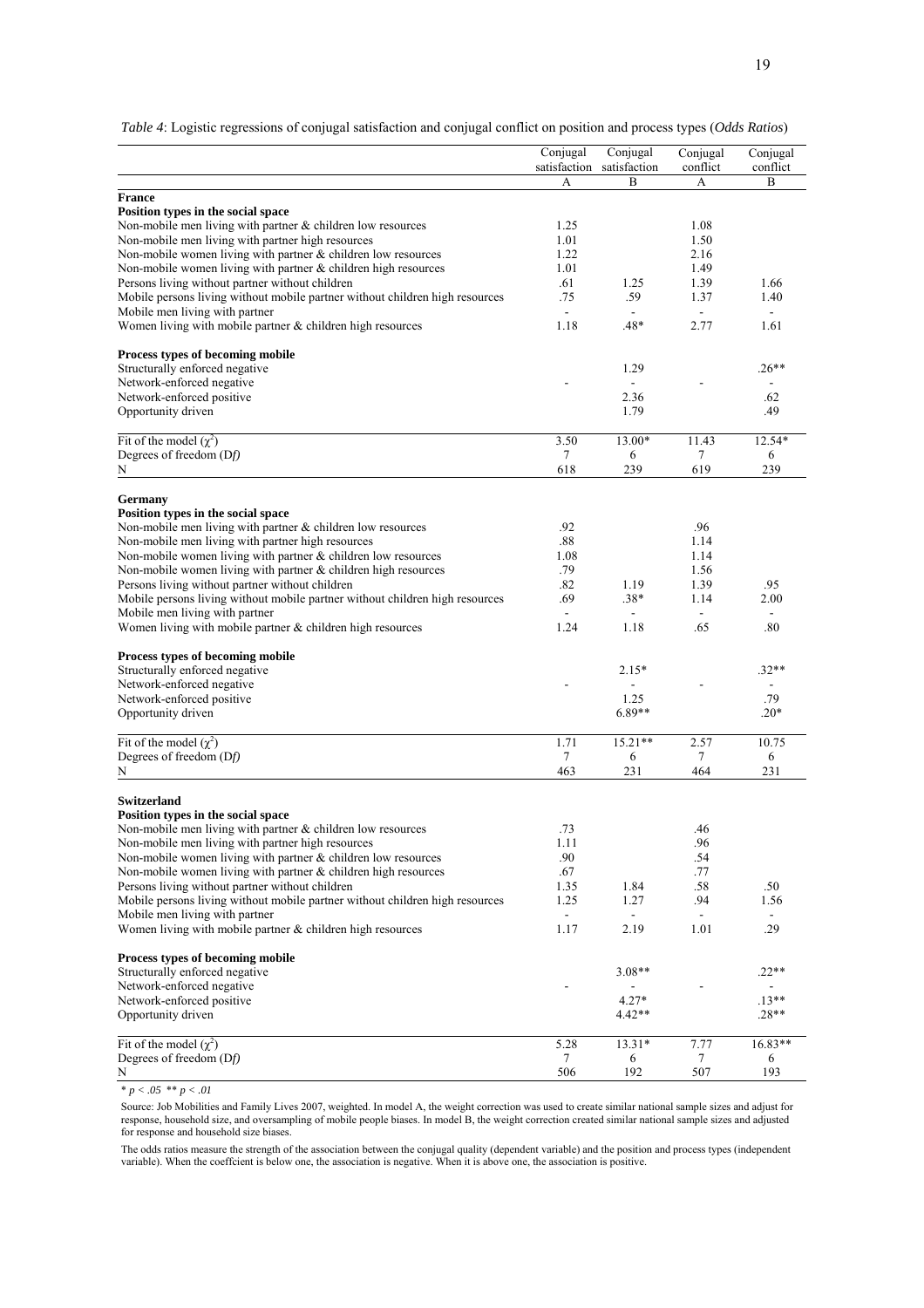Results from model A showed that the positions in the social space predicted conjugal satisfaction and conjugal conflict in none of the three countries. In other terms, controlling for respondents' social embeddedness (life-course, sex, education, etc.), spatially mobile people do not differ from non-mobile ones in their conjugal satisfaction and their conjugal conflict. With the inclusion of processes (model B), it appeared that bi-mobile couples not living together in Germany and mobile women living with mobile partners and children in France were less satisfied compared with mobile men living with non-mobile partners, who constituted the reference category. But the most significant results concerned the impact of mobility processes. The analyses confirmed that the networkenforced negative process was associated with lower conjugal satisfaction and more frequent conjugal conflicts in Germany and in Switzerland, irrespective of the individuals' position in the social space. In Switzerland, mobile people who experienced one of the three other processes featured higher conjugal quality than people who experienced a network-enforced negative process. In Germany, people who experienced an opportunity-driven or a structurally enforced negative process presented higher conjugal satisfaction and fewer conjugal conflicts than others. In these two countries then, it was not the fact of being mobile that influenced conjugal quality but the process by which individuals entered a mobile way of life. This situation was different in France, where no significant effect of mobility processes on conjugal satisfaction was observed. In this country, only mobile people who experienced a structurally enforced negative process had a lower chance of feeling stressed because of conflicts with their partners.

# **5. Discussion**

Based on the literature, we hypothesized that job mobility had a negative impact on conjugal quality because it promoted higher individual autonomy and lower network density, which were shown to be predictors of conjugal dissatisfaction in various studies (see e.g. Widmer et al. 2006, 2009). The empirical results showed that this hypothesis should be rejected on the basis of the JobMob data. We first considered job mobility per se by differentiating the impact of various mobility arrangements that were stressed by former research. We found that none of the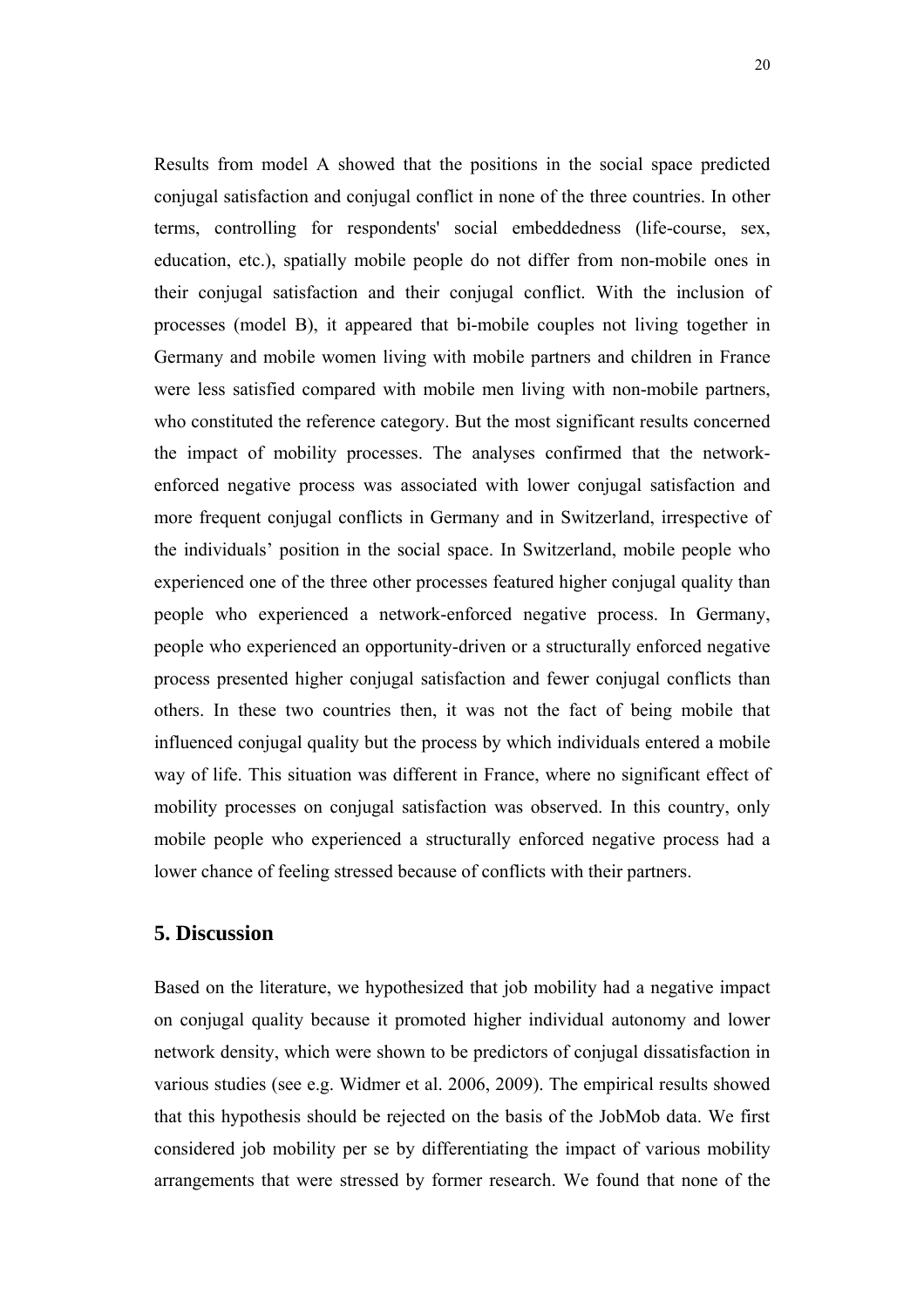mobility types were associated with lower conjugal satisfaction or more frequent conjugal conflicts than the non-mobile situations. In order to take into account the correlations existing between mobility and other dimensions of individual positions in the social space, we constructed a typology of the social space based on cluster analysis. This enabled us to capture the complex set of interacting variables characterizing the social embeddedness of job mobility in contemporary Western societies better than by using a long set of supposedly independent variables. This second analysis confirmed what was found by the use of the single indicator of job mobility: Job mobility had no impact on conjugal quality in all three countries considered in this analysis.

This unexpected result leads us to propose several explanations. First, a large share of job-mobile individuals experienced their mobility before becoming parents, in a life-course stage in which they were either single or in a relatively new partnership. Because job mobility was associated with social mobility occurring in earlier stages of the professional career (Viry et al. 2008), it did not interact, in most cases, with the decrease of conjugal satisfaction usually associated with the transition to parenthood (Belsky/Pensky 1988; Cowan/Cowan 1992). Therefore, conjugal satisfaction may not have been strongly decreased by job mobility because couples that experienced it were not subject to the burdens associated with parenthood. This argument certainly does not explain the whole matter, as mobile individuals with children in the JobMob sample were not different than non-mobile parents. But let us again stress that they were relatively few and that they may have developed strategies to deal with the drawbacks of their situations.

A second explanation holds in the large proportion of job-mobile individuals having placed personal autonomy in the foreground, although this autonomy was not directly due to mobility practice (Schneider/Meil 2008). We have indeed good reason to think that a large part of mobile people did not become more independent in the situation of mobility because those couples had already developed individual autonomy. This was probably particularly the case for people who opted for weekend commuting and long-distance relationships. In these couples, in which both partners usually work, career disadvantages could be avoided (Limmer 2005). Because their independence was important, these persons probably considered their mobility less of a burden for their relationship. Again,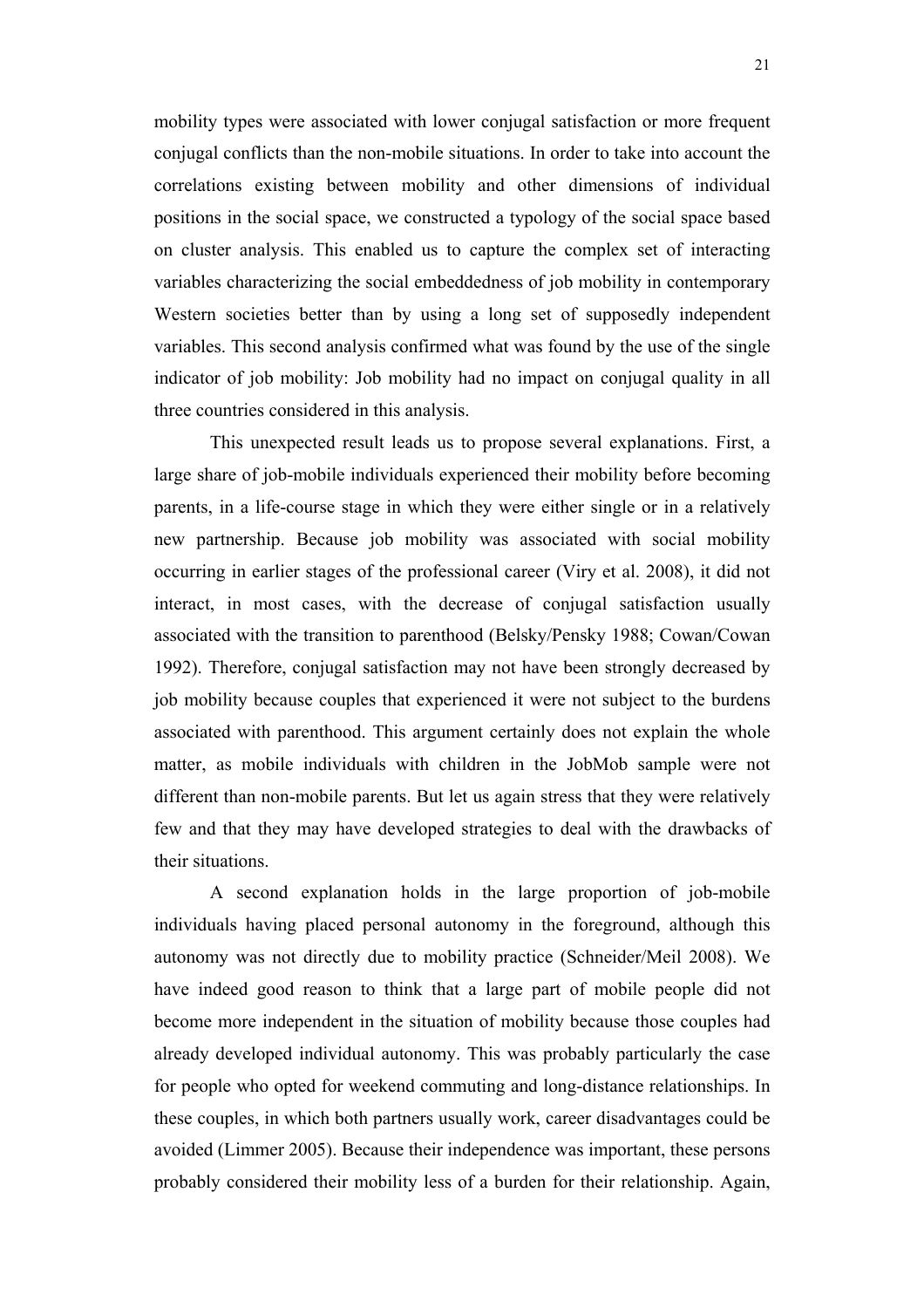this interpretation does not explain the whole matter, as mobile individuals emphasising conjugal closeness and time spent together in the JobMob sample were not different from the equivalent non-mobile group. These more cohesive couples may have chosen to commute long distances daily as one possible strategy to limit the burdens of mobility (Limmer 2005). In this way, they could still find a balance between occupational absence and family cohesion by choosing the form of mobility that is most adapted to their degree of autonomy.

One may likewise think that job-mobile people developed other strategies to adapt themselves and their families to their mobile way of life so that their couple cohesion, their social networks, and hereby the quality of their conjugal interactions were not markedly affected by mobility. The abilities of partners to communicate at a distance or the concentration on leisure activities with the family are some examples of such strategies. By a selection effect, one may thus expect that many couples who did not adapt themselves to the constraints caused by mobility stopped either their mobile living arrangement or their relationship. We can additionally think that the effects of the different factors previously highlighted as potentially influencing conjugal quality counterbalanced each other in the specific mobility arrangements of families. Let us take the case of longdistance relationships. This mobility form takes both partners' autonomy to an extreme. But at the same time, empirical research showed that this living arrangement was associated with the maintenance of both partners' dense personal networks (Schneider et al. 2002), which could partly compensate for the effect of personal autonomy on conjugal quality.

Finally, another explanation holds in the importance of the ways in which mobility has come into existence in specific families. From a life-course perspective, we hypothesized that various processes by which individuals become mobile coexisted, some stemming from strategic decisions made by actors who perceived themselves as having a high level of self-mastery, others imposed on individuals by the structural constraints of the environment (lack of jobs, lack of affordable accommodation near the workplace) or by their network members (necessity of financially supporting the partner or the family, to abandon the idea of moving, and to commute to preserve the integration of the family within its social environment). We expected that these pathways to mobility, in turn, may have had consequences on conjugal quality, because individuals and their partners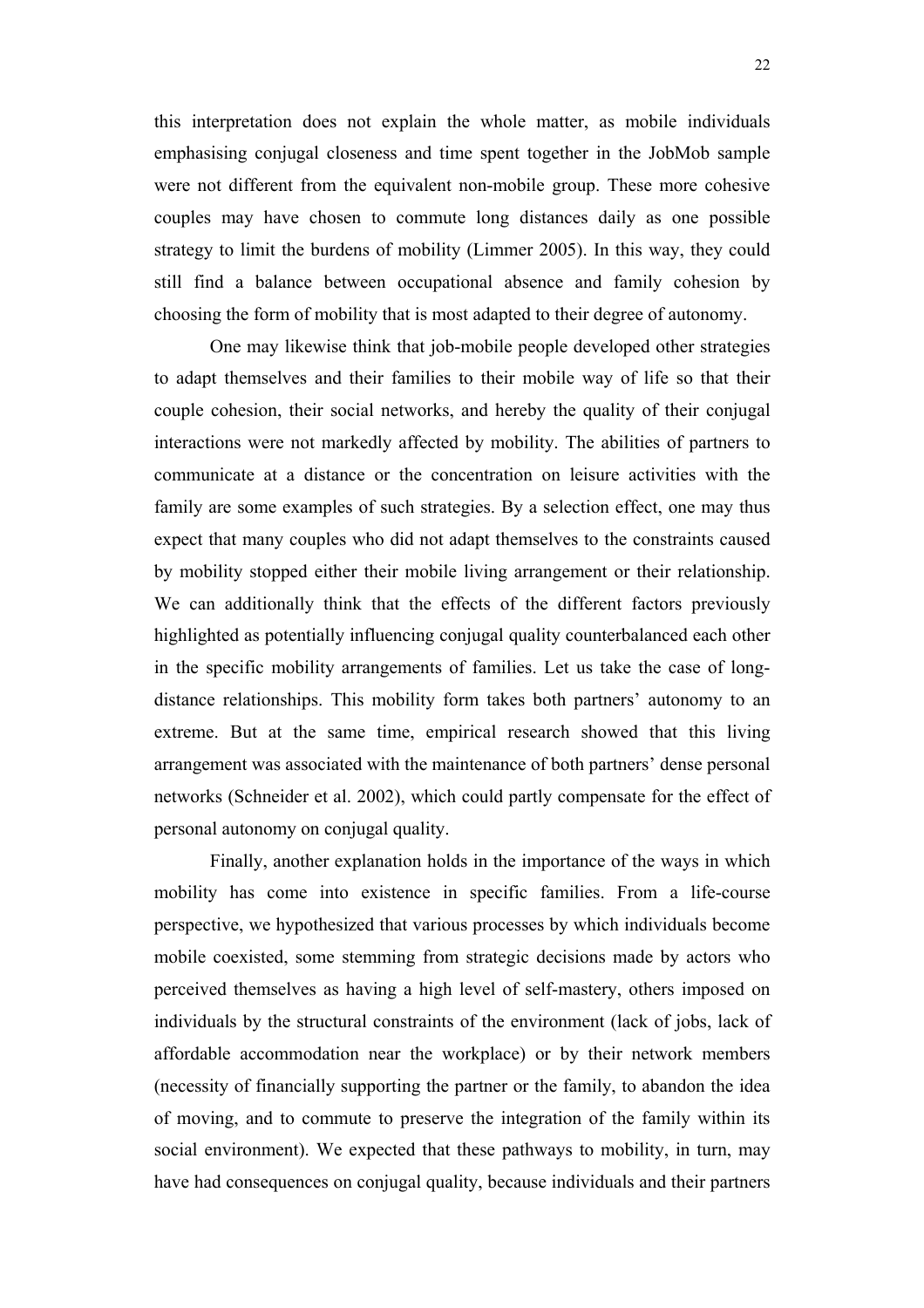may have developed frustrations and misunderstandings if the process of becoming mobile could not be attributed to shared cultural meaning among spouses (Berger/Kellner 1964).

This expectation was actually confirmed by the data. In all three countries considered in this paper, the process of becoming mobile had an impact on conjugal quality, although in quite distinct ways. Interestingly, structurally enforced negative mobility was associated with greater conjugal quality than network-enforced negative mobility. In other words, individuals who perceived their experience of mobility as forced by the job market were actually better off in their conjugal interactions than those whose families and networks strongly intervened in the decision making. The impact of this process was rather strong and could not be called into question as it showed up in each of the three countries. Individuals mobile for structural reasons may have been able to deal with the burdens of mobility by attributing the negative consequences of mobility to the context rather than to themselves or to their partners. They may have also experienced mobility as a temporary living arrangement rather than as a permanent way of life. This may have helped them and their partners make sense of the current situation.

In Switzerland, network-enforced positive mobility was additionally clearly associated with higher conjugal satisfaction and less frequent conflict. That is, individuals who experienced with the partner and family a difficult decision-making process regarding mobility but who perceived their current mobility arrangement positively showed higher conjugal quality. In this situation, mobility was probably seen as the best possible compromise between work and family life (Vincent et al. forthcoming), and taking into account the interests of both partners, this reflected positively in the couple dynamics. Furthermore, various studies have shown that it was more the subjective feeling of equity in both partners' family investment than the real investment that influenced conjugal satisfaction (Kellerhals et al. 1988; Widmer et al. 2003). In this regard, mobile individuals for whom the decision was made collectively may have seen their job mobility as an investment for family per se (financial support), contributing to conjugal quality.

In Germany and Switzerland, opportunity-driven mobility was also clearly associated with higher conjugal satisfaction and lower conflict. Because mobility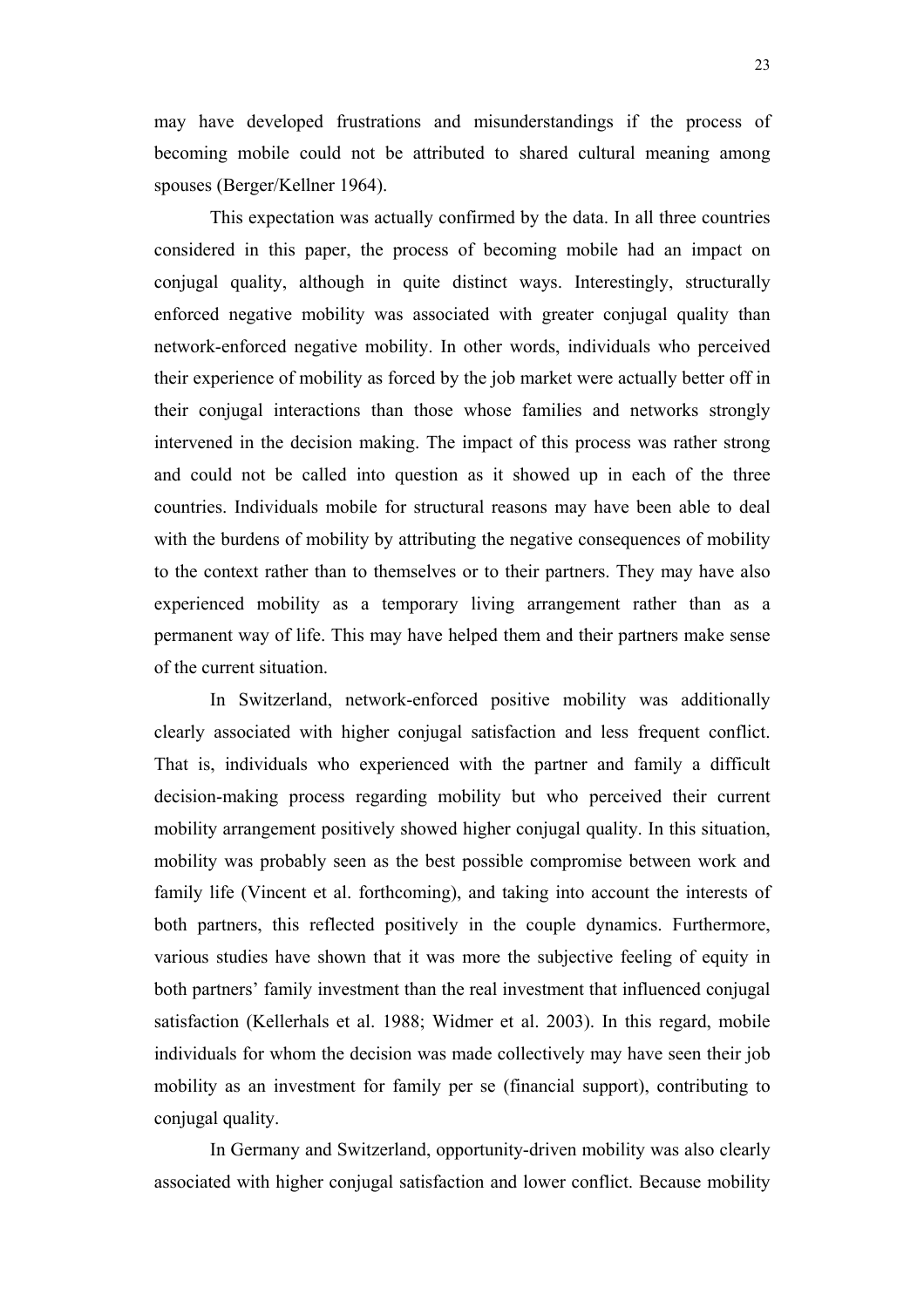was the consequence of an optimizing calculus made by persons who had several options available, it was probably interpreted as a fruitful step in a career of professional development. In both countries, the careers of elites include spatial mobility, either within the country, from small towns to university areas and business places, or internationally within Europe or to the United States. The strong impediment to having various professional experiences beyond the place in which one grew up may have led several individuals to be mobile in the early stages of their careers, not because they did not find jobs in their birthplaces, but because they found better ones (or more promising ones in the long run of their careers) if they accepted being job-mobile. Occupational mobility as a contribution to self-development goes hand in hand with conjugal quality, which also contributes to the emphasis on the life course servicing the self in an individualistic twist. This is especially the case for individuals who are temporarily or more permanently childless, who significantly emphasise autonomy more than others in their conjugal interactions (Widmer et al. 2003). Overall, Germany and Switzerland presented similar results on the impact of mobility processes on conjugal quality. France was a special case, as no significant effect of opportunity-driven mobility could be found in the country. One may interpret that as a consequence of the more gendered division of labour in Germany and Switzerland. Indeed, the significant association between opportunity-driven mobility and high conjugal quality in these two national contexts concerned mainly men living with children (table not reported). The strong occupational investment of these fathers may have been more positively related to couple quality in countries characterized by family policies and social norms favouring an unequal division of labour, with women still carrying the main responsibility for childcare and participating in the job market far less.

The study presented here discusses some dimensions associated with job mobility effects on partnership. It has, nevertheless, several limitations. First, the JobMob data provided only limited measures of conjugal quality (two indicators). Additional indicators, such as various conjugal problems, conjugal instability, or coping strategies, would be necessary for a more in-depth examination of the dynamics of conjugal interactions. Second, there are no specific measures of conjugal cohesion, conjugal network density and network symmetry. This would have allowed to test the mediating effect of these variables on the relationship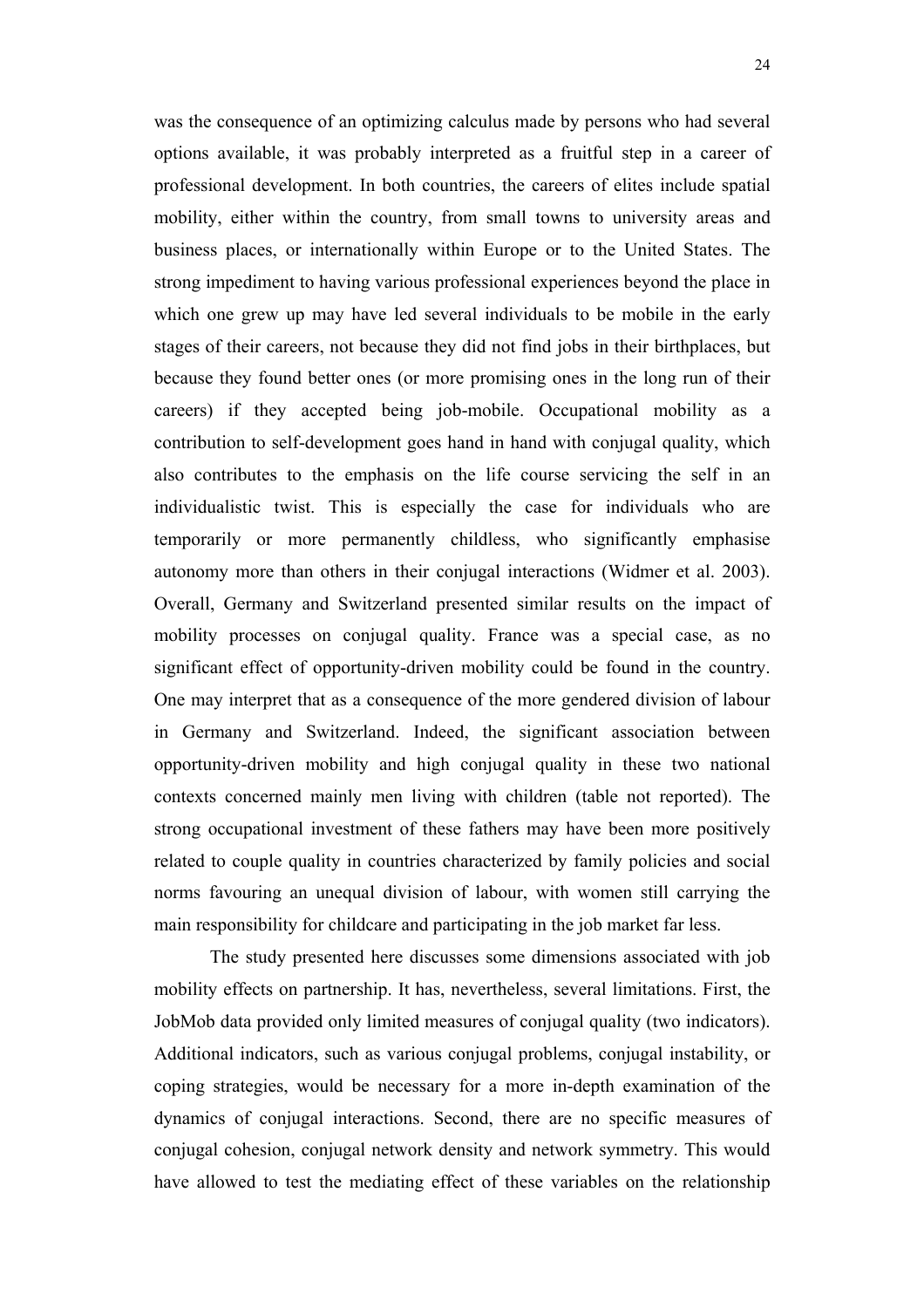between job mobility and conjugal quality. In addition, the necessity of dealing with various life situations regarding mobility and living arrangements creates some categories that are represented by only very few cases, limiting the statistical power in multivariate analyses. Added to this, because of crosssectional data, we cannot exclude that questions about the decision of becoming mobile made in the past may be post-hoc reconstructions that mobile individuals developed from family situations experienced at the time of the interview. Finally, one can wonder about the reliability of international comparisons in this kind of survey, because of the variability of some results across countries. The conjugal dissatisfaction is indeed strangely higher in France compared with the situation in the two other countries. Do we then measure the same concept across countries?

Finally, there are several open issues that should be dealt with by further empirical inquiries. First, the analyses are synchronic for the most part. Indeed, mobility forms and conjugal quality were measured at a single point in time. A better understanding of the lack of effect of structural positions certainly goes through a longitudinal panel survey, which would enable us to consider how previously non-mobile couples adapt their relationships to the demands of mobility. Longitudinal data would also allow to consider the possible long-term effects of past mobility practice on conjugal quality. Second, it would be helpful to produce a qualitative understanding of the specific strategies developed by some categories of couples to deal with their mobility.

These analysis dimensions must still be scrupulously studied, but our findings are nevertheless solid. Recurring forms of job-related spatial mobility had no effect on conjugal quality in all three countries considered in this analysis. Conjugal quality rather depended on the process by which the individual became mobile. Lower quality of conjugal relations concerned mobile people who experienced decisions leading to mobility both negatively and collectively.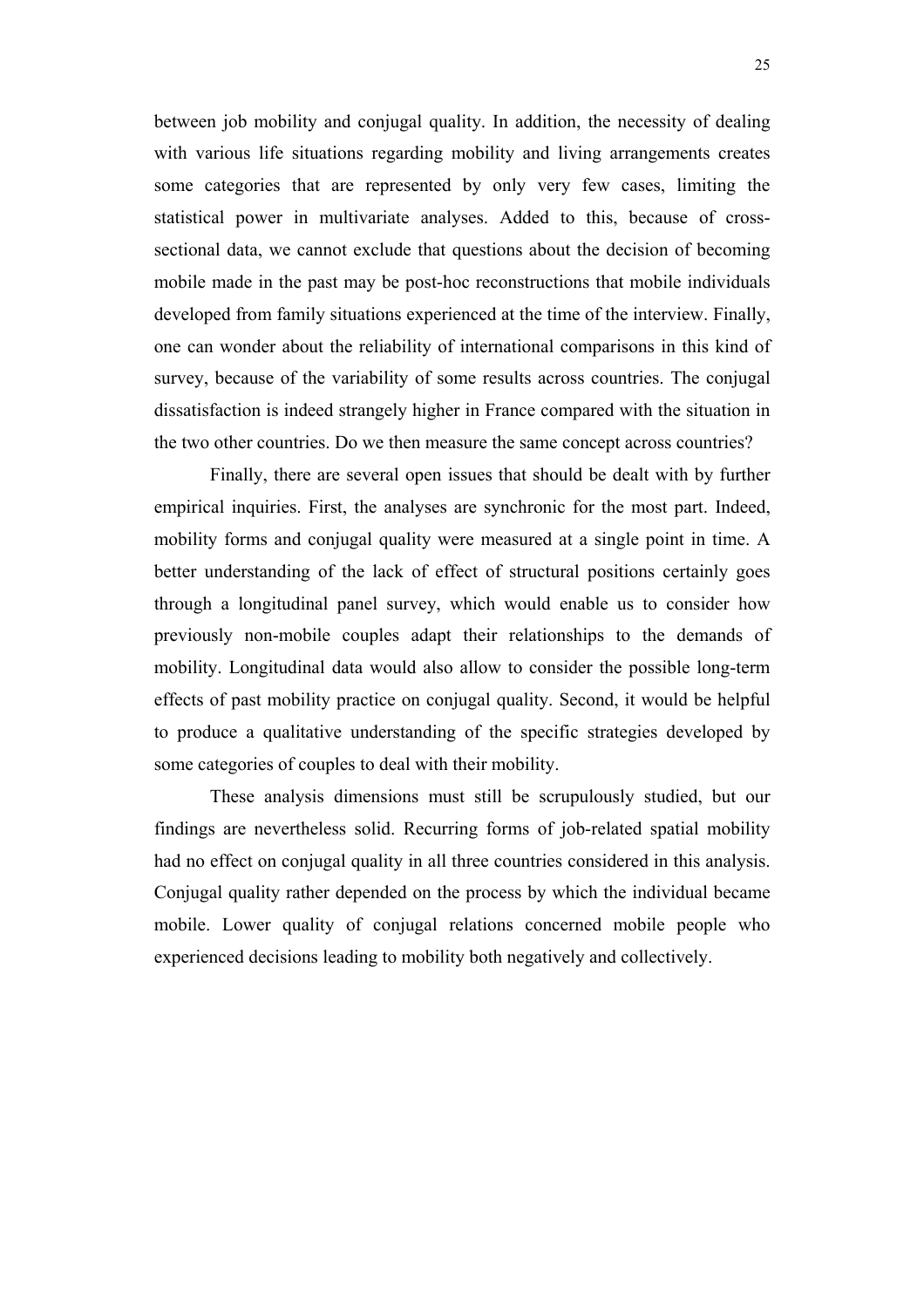# **References**

Anderson, E. & Spruill, J. (1993). The dual-career commuter family: A lifestyle on the move. *Marriage & Family Review, 19 (1/2)*, pp. 131-47.

Becerril, R. D. (2003). Cuando el trabajo separa: los matrimonios de fin de semana. *Portularia, 3*, pp. 179-206.

Belsky, J. & Pensky, E. (1988). Marital change across the transition to parenthood. *Marriage and Family Review, 12*, pp. 133-156.

Berger, P. & Kellner, H. (1964). Marriage and the construction of reality: An exercise in the microsociology of knowledge. *Diogenes, 12*, pp. 1-24.

Biehl, H., Keller, J. & Tomforde, M. (2005). Den eigentlichen Einsatz fährt meine Frau zu Hause ...: Belastungen von Bundeswehr-Soldaten und ihren Familien während des Auslandseinsatzes. In G. Kümmel (Ed.), *Diener zweier Herren: Soldaten zwischen Bundeswehr und Familie*. Frankfurt am Main: Lang, pp. 79- 107.

Collmer S. (2002). Heute hier morgen fort - Zur Mobilität des modernen Soldaten. In: G, Kümmel & S. Collmer (Eds), *Europäische Streitkräfte in der Postmoderne*. Baden-Baden: Nomos Verlagsgesellschaft, pp. 97-115.

Collmer, S. (2005). Soldat, Familie und Mobilität: Neue Trends zur Lösung widersprüchlicher Anforderungen. In: G. Kümmel (Ed.), *Diener zweier Herren: Soldaten zwischen Bundeswehr und Familie*. Frankfurt am Main: Lang, pp. 53-77.

Cowan, C P. & Cowan, P. A. (1992). *When partners become parents*. New York: Basic Books.

Fux. B. (2002). Which models of the family are encouraged or discouraged by different family policies? In : F. X. Kaufmann et al. (Eds), *Family life and policy in Europe*. *Volume II: Problems and issues in comparative perspective.* Oxford: Oxford University Press, pp. 363-418.

Hardill, I. (2004). Transnational living and moving experiences: intensified mobility and dual-career households. *Population, Space and Place, 10 (5)*, pp. 375-389.

Kaufmann V. Jemelin, C. & Guidez J.-M. (2001). *Automobile et modes de vie urbains : quel degré de liberté?* Paris: La Documentation Française.

Kaufmann, V. & Widmer, E. (2006). Motility and family dynamics: Current issues and research agenda. *Zeitschrift für Familienforschung, 18 (1)*, pp. 111- 129.

Kaufmann V., Witter R., Stähli L. & Stohler W. (2010). *Etude de la pertinence du cadencement.* Lausanne & Paris: LaSUR EPFL & RFF.

Kellerhals, J., Coenen-Huther, J. & Modak, M. (1988). *Figures de l'équité: la constuction des normes de justice dans les groupes*. Paris: PUF.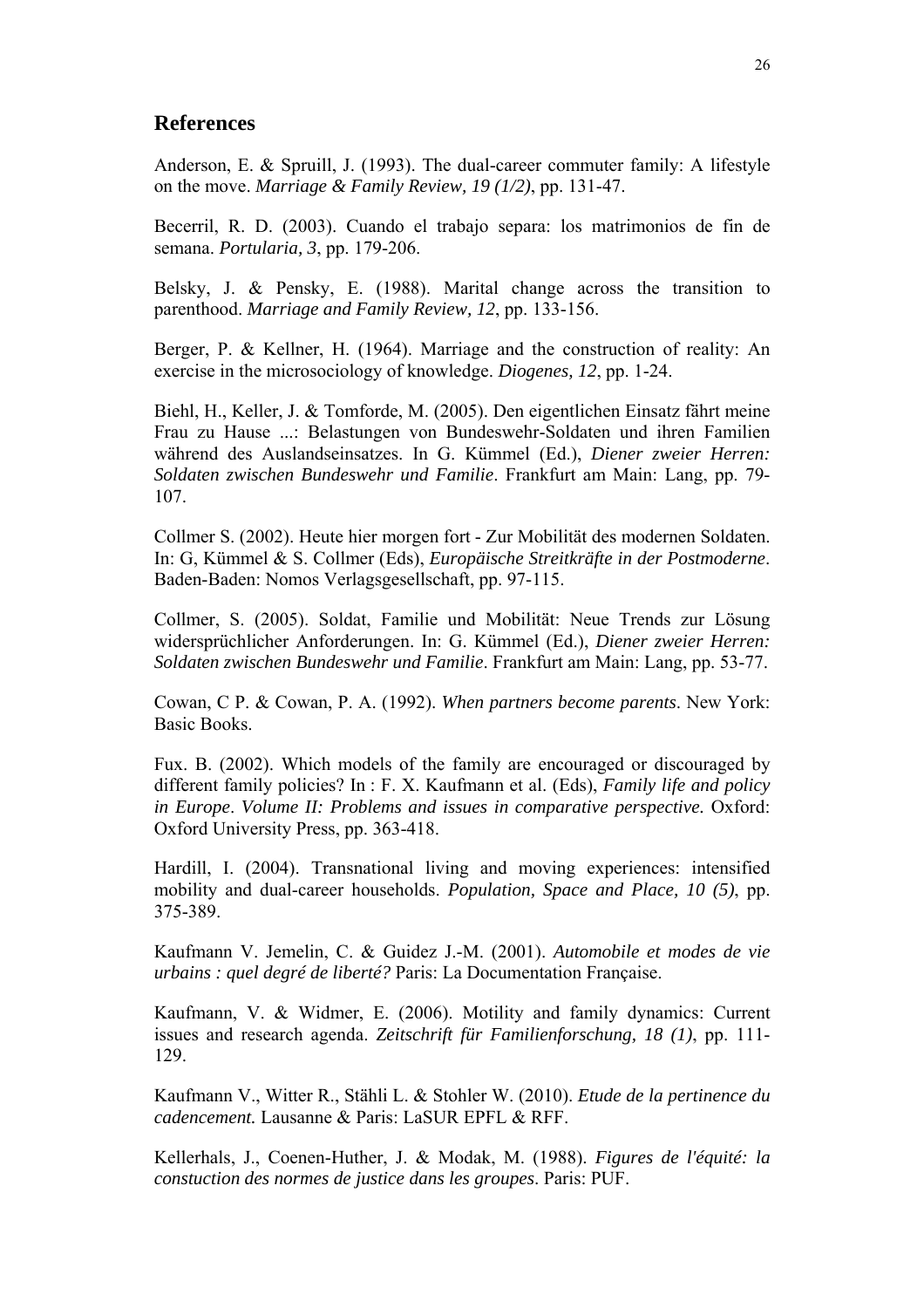Kümmel, G. (Ed.) (2005). *Diener zweier Herren: Soldaten zwischen Bundeswehr und Familie.* Frankfurt am Main: Lang.

Limmer, R. (2004). Job mobility and living arrangements. *Mobility and the Cosmopolitan Perspective, Sonderforschungsbereich 536*, Munich: Reflexive Modernization Research Centre, pp. 89-93.

Limmer, R. (2005). Berufsmobilität und Familie in Deutschland. *Zeitschrift für Familienforschung, 17 (2),* pp. 96-114.

Rotter, J. B. (1966). *Generalized expectancies for internal versus external control of renforcement*. Psychological Monographs, 80, 1.

Schneider, N. F., Limmer, R. & Ruckdeschel, K. (2002). *Mobil, flexibel, gebunden – Familie und Beruf in der mobilen Gesellschaft*. Campus: Frankfurt am Main.

Schneider, N. & Meil, G. (2008). *Mobile living across Europe, Volume I. Relevance and diversity of job-related spatial mobility in six European countries*. Opladen & Farmington Hills, MI: Barbara Budrich.

Soriano, R. (2005). *Nuevas formas de organización familiar: matrimonios a distancia*. Granada: Universidad de Granada (doctoral thesis).

Stadler, P., Fastenmeier, W., Gstalter, H. & Lau, J. (2000). Beeinträchtigt der Berufsverkehr das Wohlbefinden und die Gesundheit von Berufstätigen? Eine empirische Studie zu Belastungsfolgen durch den Berufsverkehr. *Zeitschrift für Verkehrssicherheit, 46*, pp. 56–66.

Vincent, S., Viry, G. & Kaufmann, V. (forthcoming). La vie familiale à l'épreuve des mobilités professionnelles : une perspective européenne. *Revue Synergies. Pays Riverains de la Baltique. Revue du GERFLINT*.

Viry, G., Kaufmann, V. & Widmer, E. D. (2008). Switzerland – Mobility: A life stage issue? In: N. F. Schneider & G. Meil (Eds), *Mobile living across Europe, Volume I. Relevance and diversity of job-related spatial mobility in six European countries*. Opladen & Farmington Hills, MI: Barbara Budrich, pp. 189-226.

Viry, G., Kaufmann, V. & Widmer, E. D. (2009). Relational anchorings faced with commuting. In: M. Bergman, H. Maksim & T. Ohnmacht (Eds.). *Mobilities and Inequality*. Aldershot: Ashgate, pp. 121-143.

Wendl, P. (2004). *Fern-Beziehungen - Krise und gelingende Partnerschaft? Eine Problemstudie. Orientierungen für die seelsorgerliche Begleitung von Soldaten und deren Partnern bei Fern-Beziehungen (Auslandseinsatz und Wochenendbeziehung)*. Katholisches Militärbischofsamt (KMBA) & Zentralinstitut für Ehe und Familie in der Gesellschaft (ZFG) der Katholischen Universität Eichstätt.

Wendl, P. (2005). Herausforderung Fern-Beziehung? Partnerschaft auf Distanz von Soldaten und deren Partnern bei Auslandseinsätzen. In: G. Kümmel (Ed.), *Diener zweier Herren. Soldaten zwischen Bundeswehr und Familie*. Frankfurt am Main: Lang, pp. 123-147.